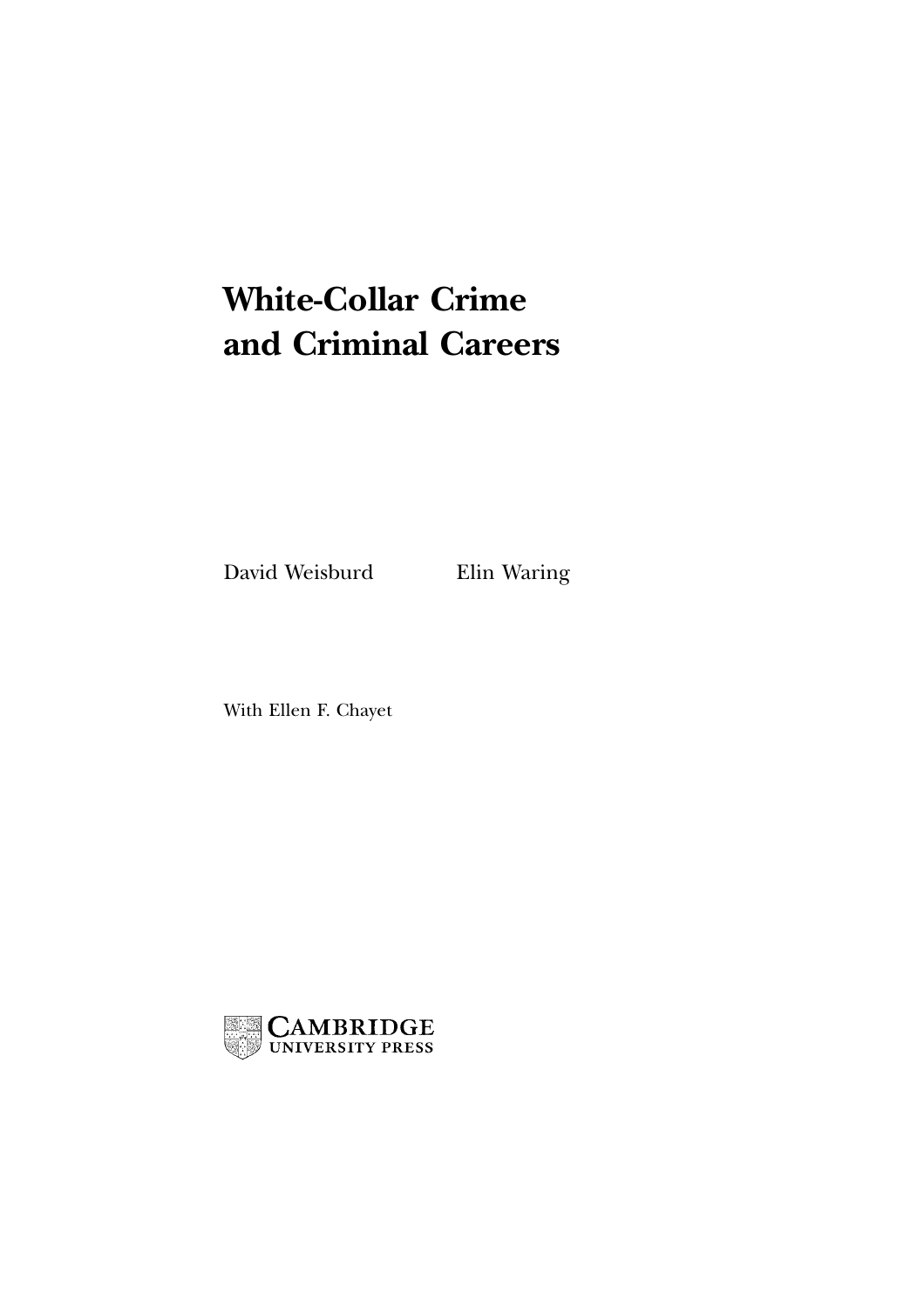published by the press syndicate of the university of cambridge The Pitt Building, Trumpington Street, Cambridge, United Kingdom

cambridge university press The Edinburgh Building, Cambridge CB2 2RU, UK 40 West 20th Street, New York, NY 10011-4211, USA 10 Stamford Road, Oakleigh, VIC 3166, Australia Ruiz de Alarcón 13, 28014 Madrid, Spain Dock House, The Waterfront, Cape Town 8001, South Africa

http://www.cambridge.org

© Cambridge University Press 2001

This book is in copyright. Subject to statutory exception and to the provisions of relevant collective licensing agreements, no reproduction of any part may take place without the written permission of Cambridge University Press.

First published 2001

Printed in the United States of America

*Typeface* ITC New Baskerville 11/13 pt. *System* QuarkXPress [BTS]

*A catalog record for this book is available from the British Library.*

*Library of Congress Cataloging in Publication Data* Weisburd, David. White-collar crime and criminal careers / David Weisburd, Elin Waring. p. cm. – (Cambridge studies in criminology) Includes bibliographical references and index. ISBN 0-521-77162-5 – ISBN 0-521-77763-1 (pbk.) 1. White collar crimes. 2. Commercial criminals. I. Waring, Elin J. II. Title. III. Series. HV6768.W44 2001 364.16¢8 – dc21 00-031260

ISBN 0 521 77162 5 hardback ISBN 0 521 77763 1 paperback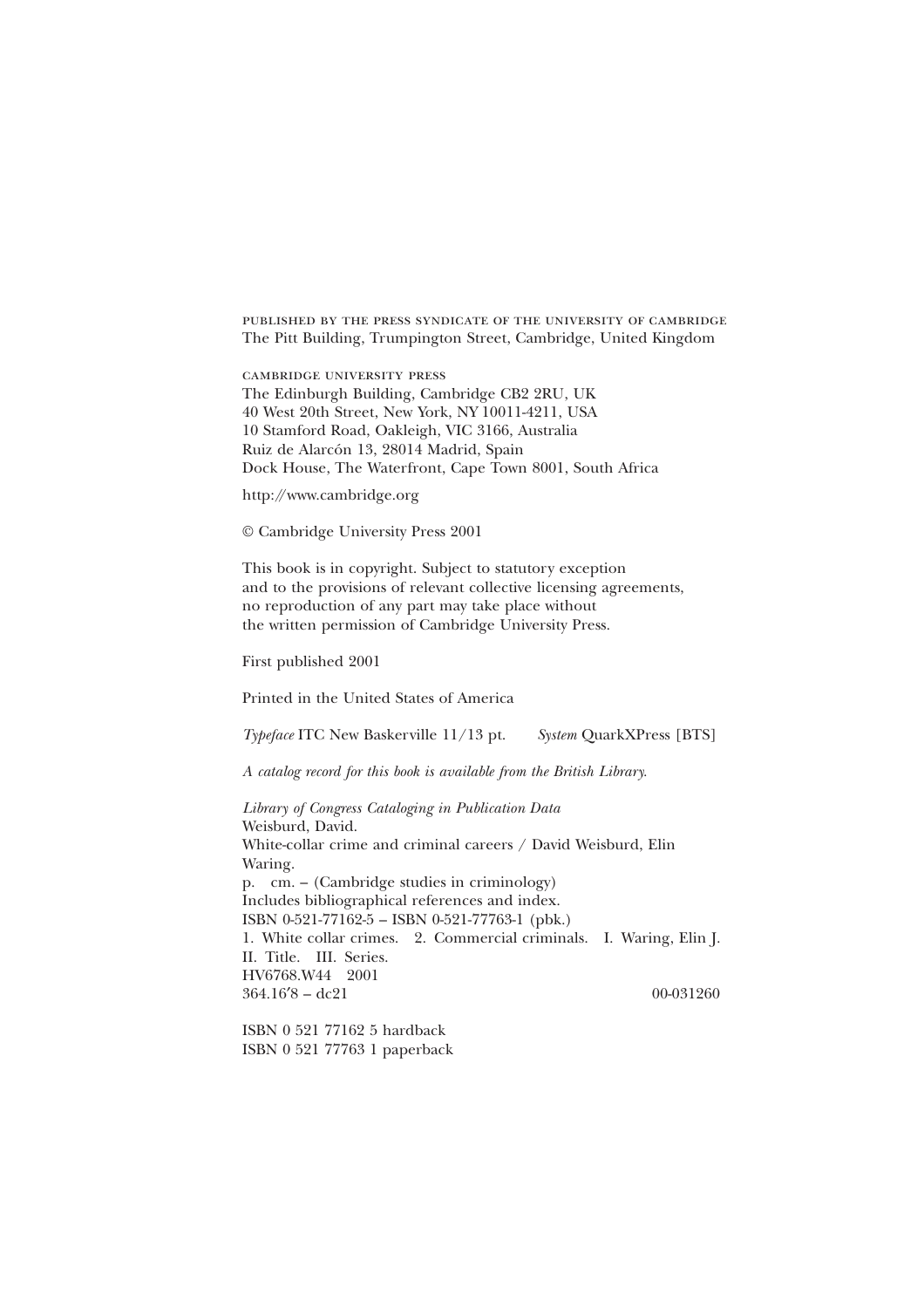### **Contents**

|                  | List of Figures |                                                         | page xi |
|------------------|-----------------|---------------------------------------------------------|---------|
| List of Tables   |                 |                                                         |         |
|                  | Acknowledgments |                                                         | XV      |
| 1                |                 | White-Collar Crime and Criminal Careers                 | 1       |
| $\boldsymbol{2}$ |                 | Dimensions of Official Criminal Careers                 | 27      |
| $\boldsymbol{3}$ |                 | Crimes of Crisis and Opportunity                        | 51      |
| $\boldsymbol{4}$ |                 | <b>Chronic Offenders</b>                                | 73      |
| $5\overline{ }$  |                 | Prison Sanctions and Criminal Careers                   | 91      |
| 6                |                 | <b>Understanding Recidivism</b>                         | 115     |
| 7                | Conclusions     |                                                         | 137     |
|                  |                 | <b>Appendix A</b> Detailed Information about the Sample | 157     |
|                  |                 | <b>Appendix B</b> The Imprisonment Model                | 163     |
|                  | References      |                                                         | 165     |
| Index            |                 |                                                         | 183     |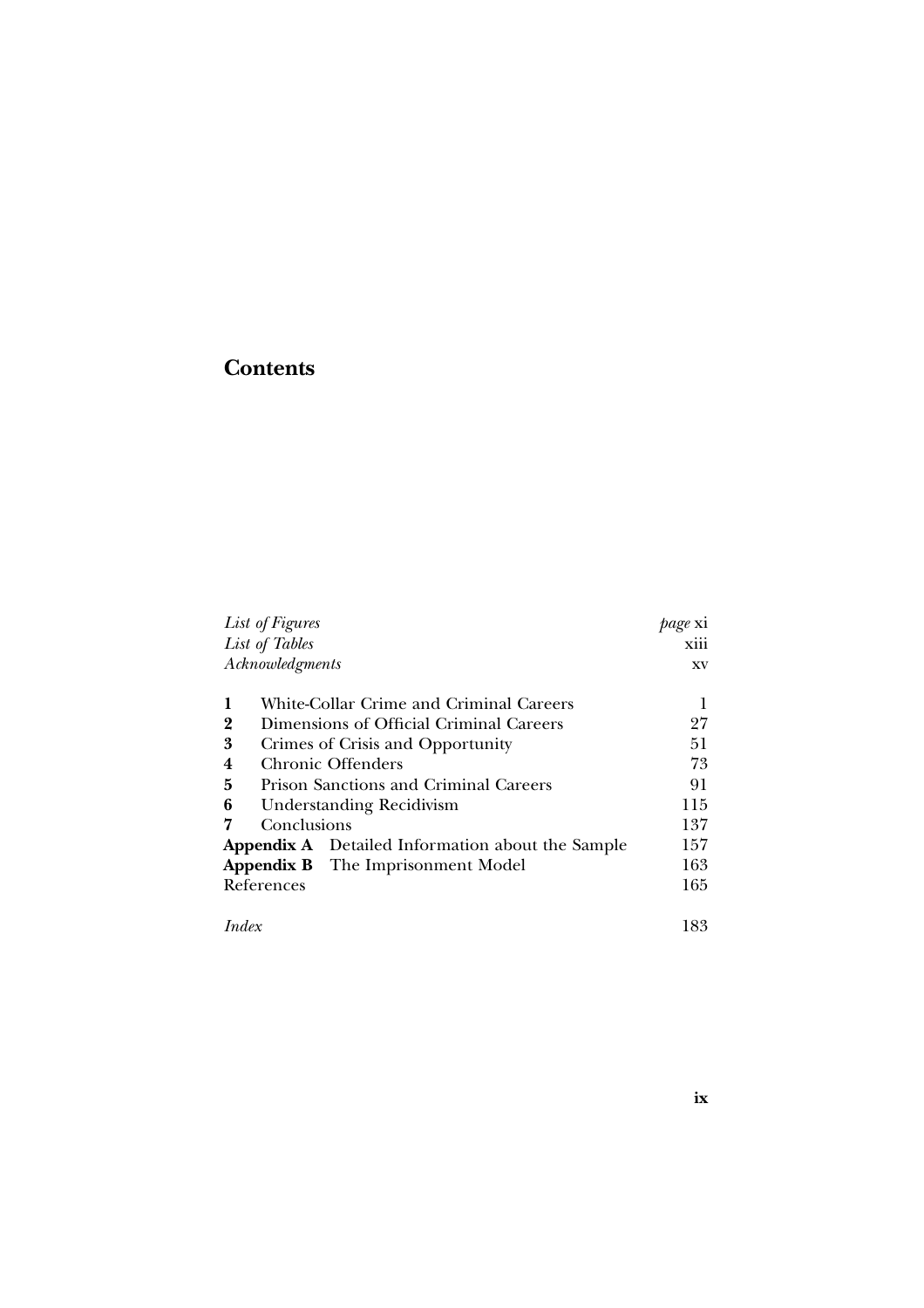# **List of Figures**

| 6.1 Observed Annual Hazard Rates by Marital Status  | 131 |
|-----------------------------------------------------|-----|
| 6.2 Observed Annual Hazard Rates by Drug Use        | 132 |
| 6.3 Observed Annual Hazard Rates by Number of Prior |     |
| Arrests                                             | 132 |
| 6.4 Observed Annual Hazard Rates by Imposed Fine    | 133 |
| 6.5 Observed Annual Hazard Rates by Gender          | 133 |
| 6.6 Predicted Annual Hazard Rates by Gender         | 134 |
|                                                     |     |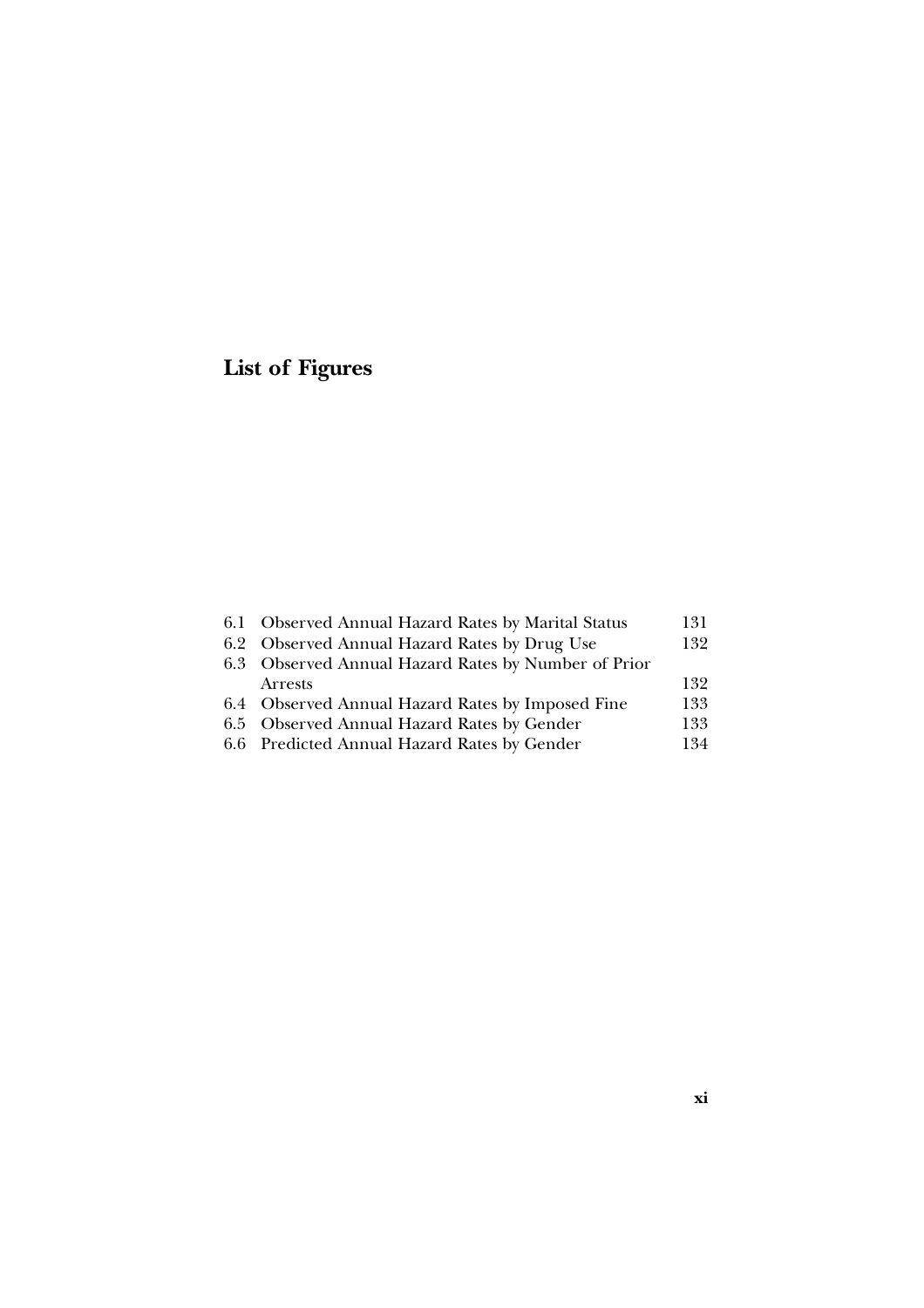## **List of Tables**

| 1.1 | A Statistical Portrait of the Sample                    | 25 |
|-----|---------------------------------------------------------|----|
| 2.1 | Additional Arrests before and after the Criterion       |    |
|     | <b>Offenses for All Sample Members</b>                  | 28 |
| 2.2 | Criminal History Characteristics, by Type of            |    |
|     | <b>Criterion Offense</b>                                | 29 |
| 2.3 | Number of Additional Arrests for Repeat Offenders       | 32 |
| 2.4 | Age of Onset of Offending, by Total Number of           |    |
|     | Arrests                                                 | 34 |
| 2.5 | Type of First Arrest for Repeat Offenders, by Total     |    |
|     | <b>Number of Arrests</b>                                | 35 |
| 2.6 | Of Those Repeat Offenders Reaching an Age,              |    |
|     | Percent with at Least One Arrest after That Age         | 38 |
| 2.7 | Age at Last Recorded Arrest and Time between Last       |    |
|     | Arrest and Censoring, for Repeat Offenders, by Total    |    |
|     | <b>Number of Arrests</b>                                | 39 |
| 2.8 | Mean Duration of Criminal History, by Total             |    |
|     | Number of Arrests, for Repeat Offenders                 | 42 |
| 2.9 | Prevalence of Broad Crime Types, by Total Number        |    |
|     | of Arrests, for Repeat Offenders                        | 45 |
|     | 2.10 Specialization in White-Collar Crime, by Criterion |    |
|     | Offense Type, for Repeat Offenders                      | 47 |
|     | 2.11 Type of Last Arrest for Repeat Offenders, by Total |    |
|     | <b>Number of Arrests</b>                                | 48 |
|     |                                                         |    |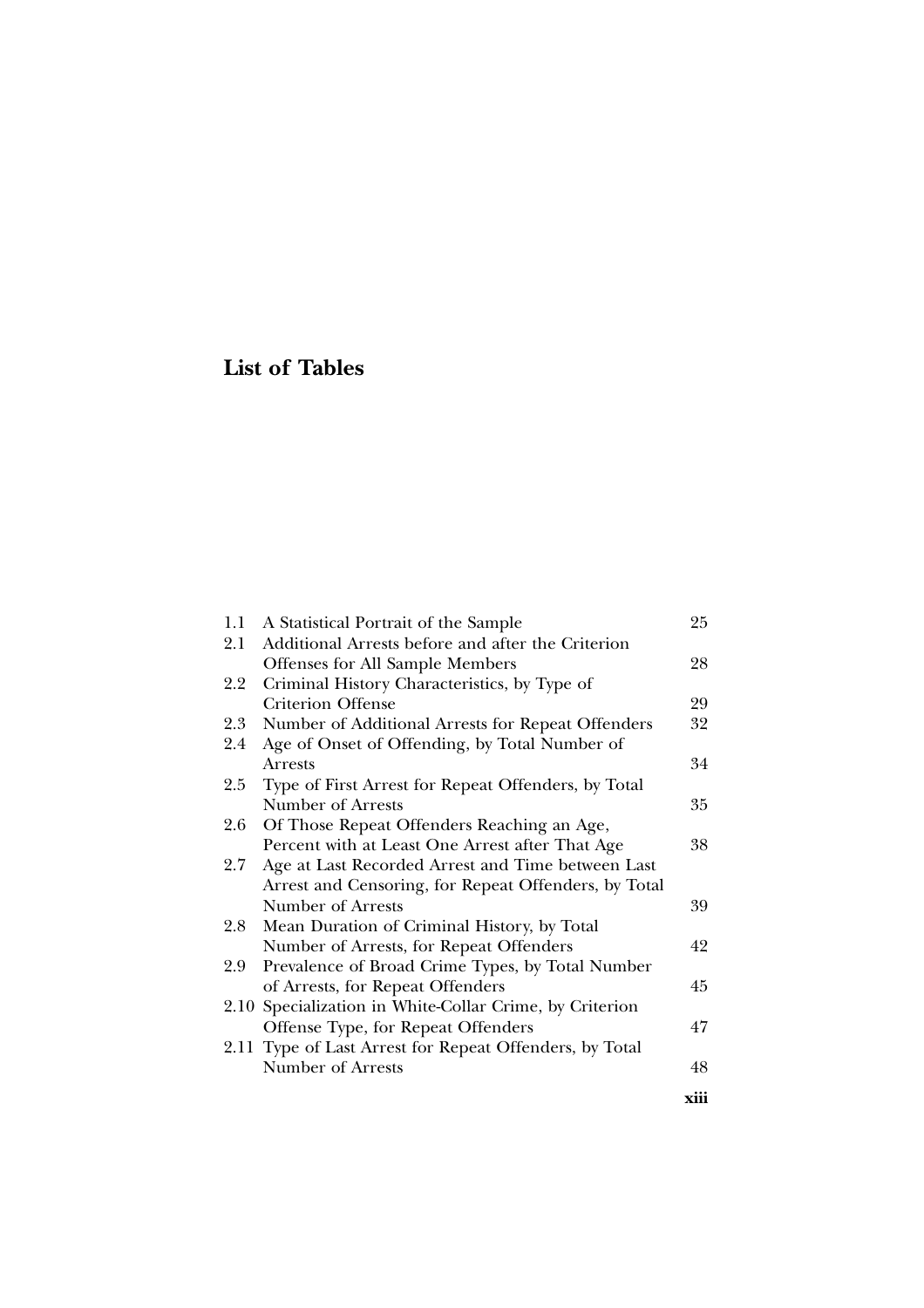| 3.1 | Measures of Conventionality and Deviance                | 54  |
|-----|---------------------------------------------------------|-----|
| 4.1 | Measures of Social Stability and Deviance, by           |     |
|     | Number of Arrests for Chronic Offenders                 | 75  |
| 5.1 | Prison Sentence Imposed for Criterion Offense           | 94  |
| 5.2 | Time until Failure                                      | 95  |
| 5.3 | Mean Predicted Probability of Imprisonment, by          |     |
|     | Offender Groupings and Prison Sentence Imposed          | 99  |
| 5.4 | Comparison of Sample Characteristics, by Prison         |     |
|     | Sentence Imposed and Offender Groupings                 | 100 |
| 5.5 | Total Number of Arrests on Rap Sheet, by Prison         |     |
|     | Sentence Imposed and Offender Groupings                 | 101 |
| 5.6 | Percent of Recidivists over 126 Months of               |     |
|     | Follow-Up, by Prison Sentence Imposed and               |     |
|     | <b>Offender Grouping</b>                                | 102 |
| 5.7 | Time until First Failure for Recidivists, by Prison     |     |
|     | Sentence Imposed and Offender Group                     | 106 |
| 5.8 | Survival Models, by Prison Sentence Imposed and         |     |
|     | <b>Offender Group</b>                                   | 108 |
| 5.9 | Number of Arrests after Sentencing for the Criterion    |     |
|     | Offense for Those Who Reoffend by Prison Sentence       |     |
|     | <b>Imposed and Offender Groupings</b>                   | 111 |
|     | 5.10 Type of Crime for First Post-Sentencing Arrest for |     |
|     | Those Who Reoffend, by Prison Sentence Imposed          |     |
|     | and Offender Groupings                                  | 112 |
| 6.1 | Description of Variables Used in the Multivariate       |     |
|     | Analysis of Time to Failure                             | 117 |
| 6.2 | Accelerated Failure Time Model of Recidivism            |     |
|     | (Lognormal Model)                                       | 124 |
| A.1 | Number of Individuals in Weisburd et al. (1991) and     |     |
|     | Currently Used Sample, by Offense and District          | 158 |
| B.1 | Reduced Logistic Regression Model Used to Predict       |     |
|     | the Likelihood of Imprisonment of the Offenders in      |     |
|     | the Wheeler, Weisburd, and Bode Sample                  | 163 |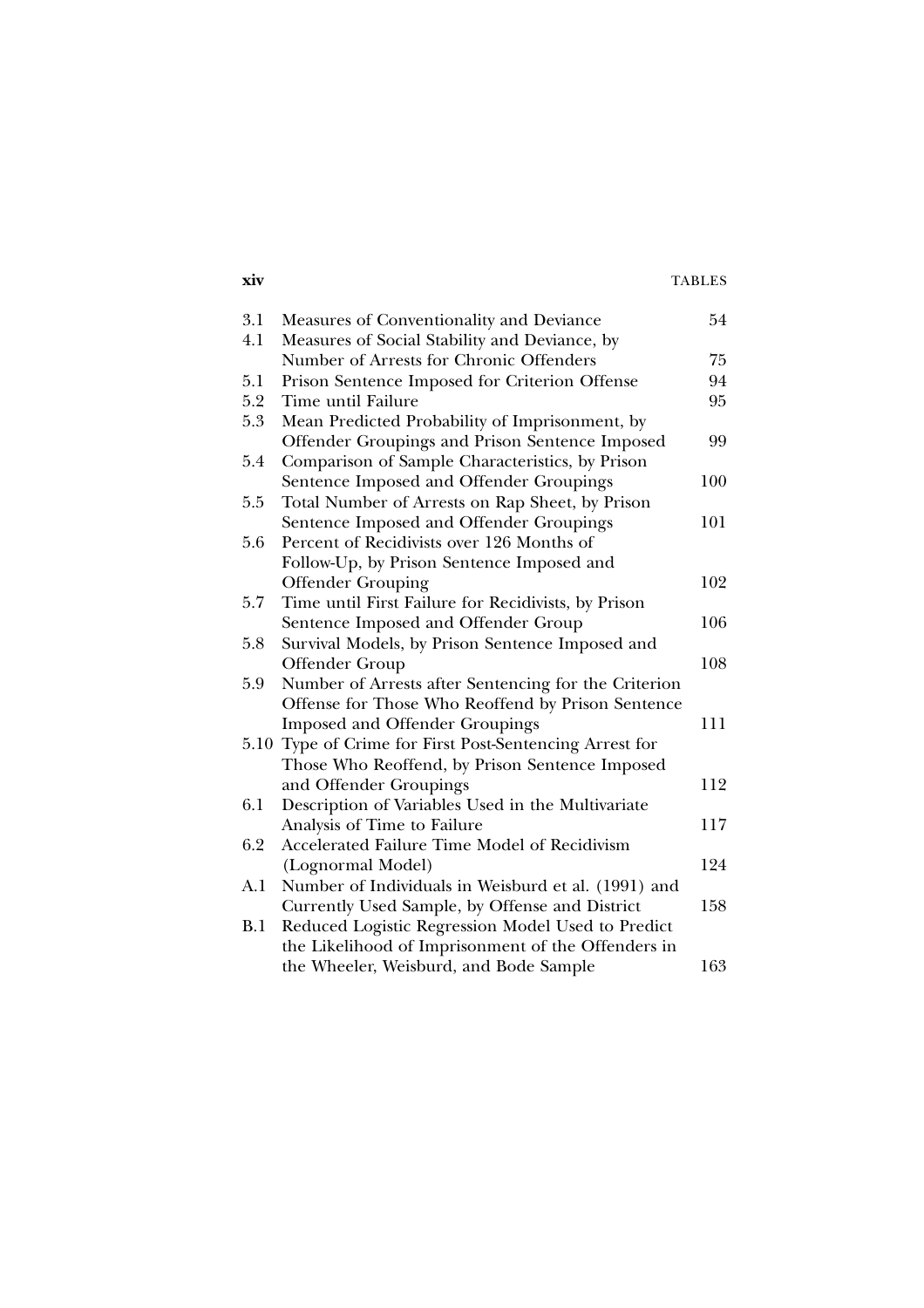### **White-Collar Crime and Criminal Careers**

When Edwin Sutherland coined the term "white-collar crime" in his address to the American Sociological Society in 1939, he used the concept to challenge conventional stereotypes and theories.<sup>1</sup> In 1939, crime was generally seen as the work of disadvantaged young men from broken homes and decaying neighborhoods. Through films and books, the criminal was portrayed as a tough guy growing up on the wrong side of town. He was either to be saved by the church or the community or to be condemned to a sad fate determined by the difficult circumstances in which he was raised.

Such stereotypes were not limited to popular images of criminality. In a series of enduring empirical inquiries, sociologists at the University of Chicago in the 1920s and 1930s emphasized the link between social disorganization and poverty in areas within a city and high rates of criminal behavior (e.g., see Thrasher, 1927; Shaw, 1929). Their work, which continues to have an important place in American criminology (e.g., see Reiss and Tonry, 1986), served to focus attention on crimes of the lower classes. When Sutherland gave his ground-breaking speech to the American

<sup>1</sup> The address was published the following year in the *American Sociological Review* under the title "White Collar Criminality" (Sutherland, 1940).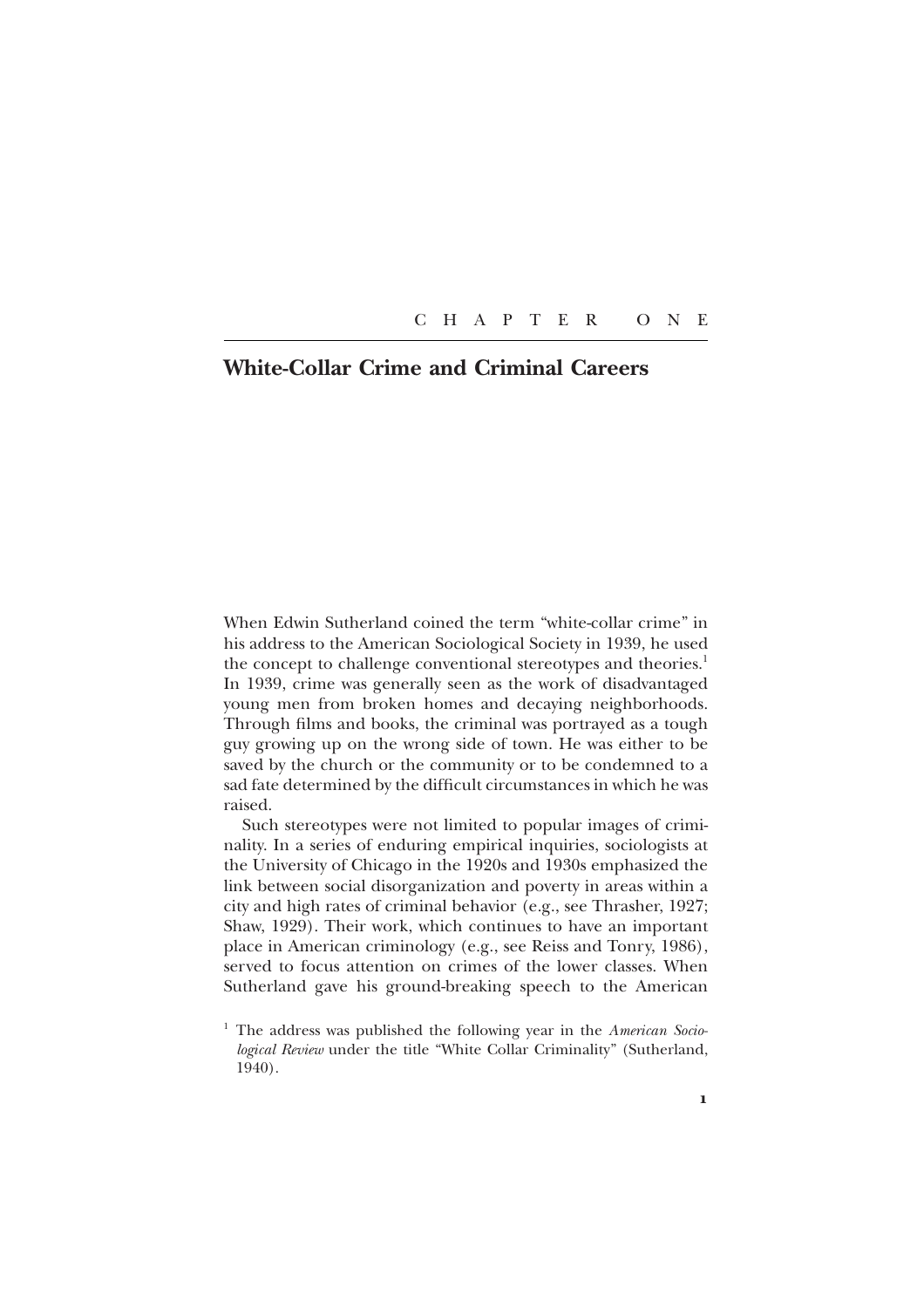Sociological Society, scholars and lay people alike saw poverty or conditions associated with poverty as intricately linked to criminality.

Sutherland challenged the traditional image of criminals and the predominant etiological theories of crime of his day. The white-collar criminals he identified were often middle-aged men of respectability and high social status. They lived in affluent neighborhoods, and they were well respected in the community. Sutherland was not the first to draw attention to such criminals. In earlier decades, scholars such as W.A. Bonger (1916) and E.A. Ross (1907) and popular writers such as Upton Sinclair (1906) and Lincoln Steffens (1903) pointed out a variety of misdeeds by businessmen and elites. However, such people were seldom considered by those who wrote about or studied crime and were not a major concern of the public or policy makers when addressing the crime problem.

Sutherland (1940) argued that the predominant conceptions and explanations of crime in his day were "misleading and incorrect" because they were developed from "biased samples" of criminals and criminal behavior (see also Sutherland, 1945, 1949). He noted that "vast areas of criminal behavior of persons not in the lower class" had been neglected in prior studies (1940, p. 2). In Sutherland's view, poverty and social disorganization could not be seen as the primary causes of crime, if crime could also be found among people who grew up in "good neighborhoods and good homes" and lived in situations of authority and privilege. He believed that much could be learned about the crime problem by focusing on the category of white-collar crime. He declared that white-collar crime was not an isolated phenomenon, but a significant part of the landscape of criminal behavior.

Despite Sutherland's recognition of the importance of the white-collar crime category, it never achieved the centrality in criminological study that he proposed. White-collar crime has for the most part been treated as a deviant case, invoked primarily to provide a contrast to the common crimes and street criminals that continue to dominate research and theory about crime. In this book, we seek to return the white-collar crime category to the mainstream of criminological thought. Our specific focus is on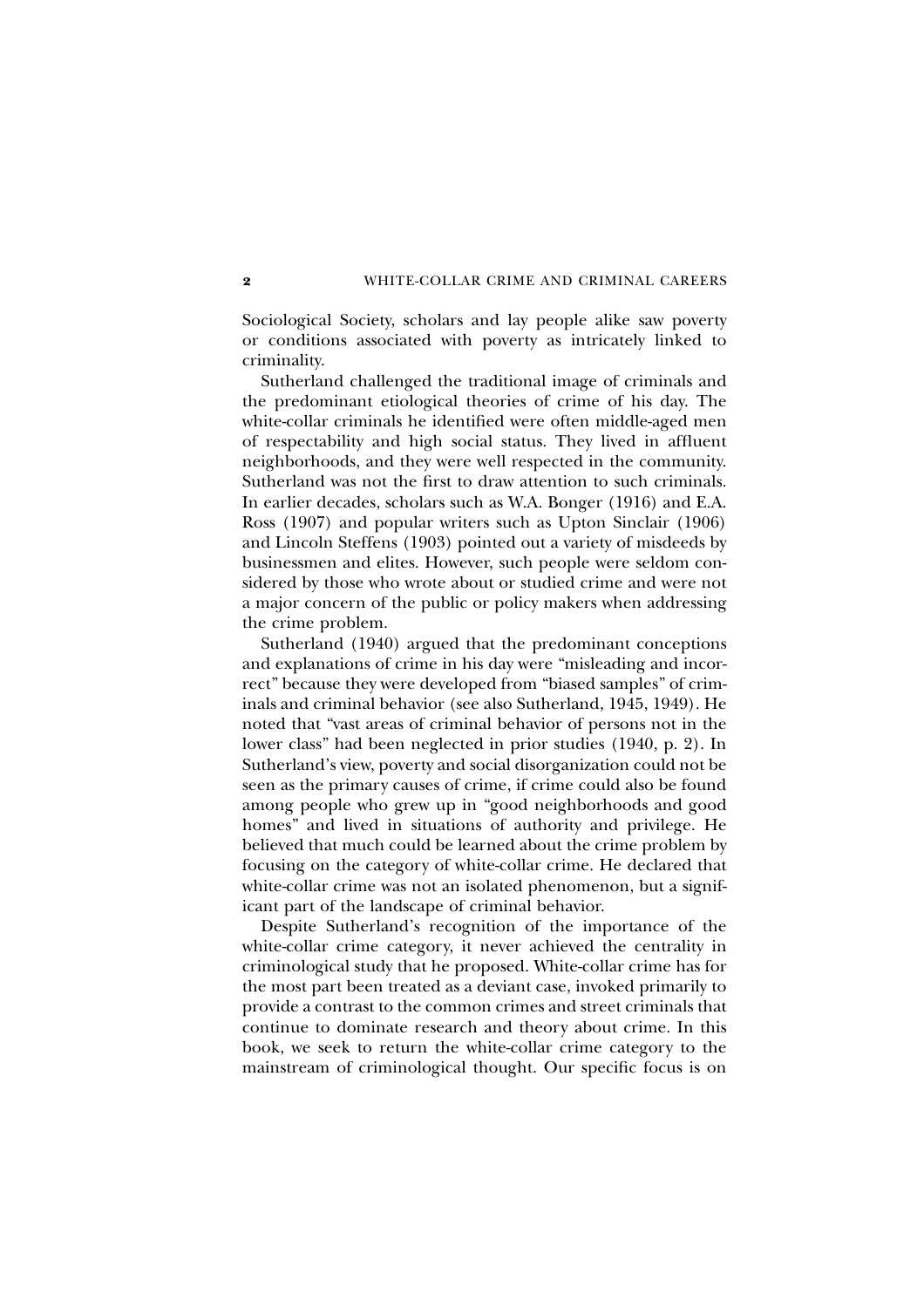what criminologists term *criminal careers* (see Blumstein et al., 1982, 1986). Much research on crime has focused on general portraits of crime in the population. The concern of such studies is with aggregate crime rates in communities or regions of the country or the relative changes in crime rates over time. The criminal career approach, in contrast, "seeks to analyze the activity – the careers – of the individuals who commit criminal offenses" (Blumstein et al., 1986, p. 1). It directs attention to the factors that lead to participation in crime, the nature and seriousness of criminal behavior of active offenders, and the duration of their involvement. In this context, the criminal career approach allows scholars and policy makers to focus directly on the causes of criminality, and potential methods of effective prevention and treatment of crime (Farrington et al., 1986).

Though the study of criminal careers has come to occupy a central place in the study of crime, criminologists have largely overlooked the criminal careers of white-collar offenders. For study of criminal careers, as with study of other crime and justice problems, the primary focus of researchers has been upon street crimes and common criminals. The fact that white-collar criminals have been assumed to be one-shot offenders (e.g., see Edelhertz and Overcast, 1982; Wheeler, Mann, and Sarat, 1988) has reinforced this bias. Even though there is a long tradition of scholarship dating back to Sutherland (1949) that recognizes that white-collar criminals, like common criminals, may repeat their involvement in law violating acts, most scholars (including Sutherland) have assumed that white-collar criminals are unlikely to have multiple contacts with the criminal justice system. Because such contacts have formed an important part of the study of criminal careers (Blumstein et al., 1986), white-collar crime has not been seen as a fruitful area of concern for criminal career researchers.

Our study contradicts this common assumption about whitecollar criminals. In the chapters that follow we show that a substantial number of offenders who are convicted under white-collar crime statutes in the United States federal courts have multiple contacts with the criminal justice system. This fact led us to explore the problem of white-collar criminal careers, allowing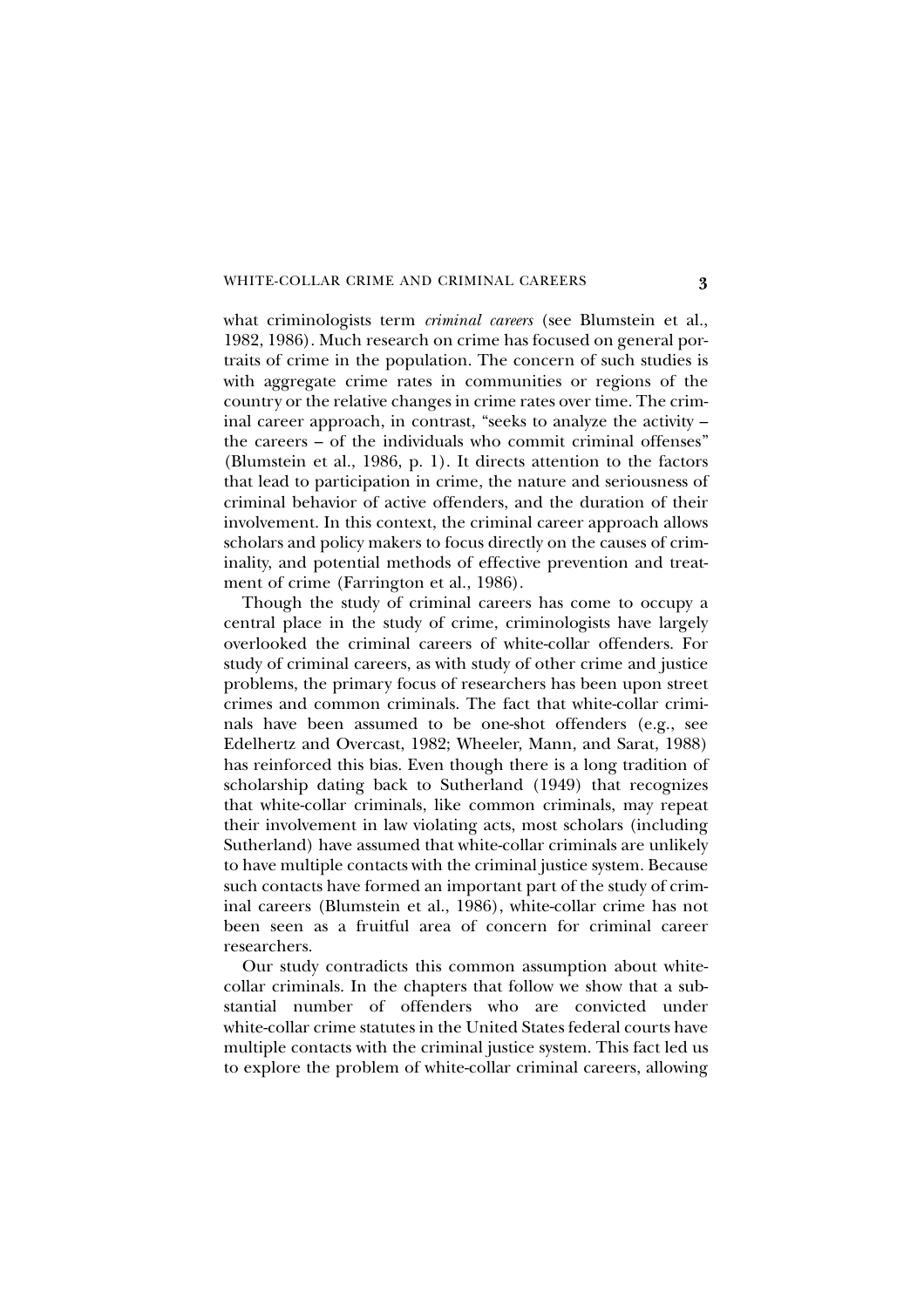us to examine white-collar crimes and criminals using a different approach than has traditionally been applied by other white-collar crime scholars. It also provides us with an opportunity to critically examine assumptions about criminality and criminal careers that have been developed primarily in the context of studies of street criminals.

In taking this approach we are led to a portrait of crimes and criminals that is very different from that which has traditionally dominated criminology. Criminologists have generally focused on the ways in which criminals differ from those not involved in crime. As Thomas Gabor (1994, p. 14) writes:

Traditionally, criminologists have attempted to explain why some people become criminals and others do not. Some have attributed the apparent differences between criminals and the law-abiding to innate or genetic factors, others to personality differences, and still others to social circumstances. Whatever their persuasion, these traditionalists shared the assumption that there were clear differences between criminals and the rest of society. The traditional goal of research and theory in criminology, therefore, has been to identify these differences as precisely as possible.

The emphasis that traditional scholarship has placed on distinguishing between criminals and noncriminals adds little to understanding the involvement in crime of many of those we study. Rather, our data suggest the importance of the immediate context of crime and its role in leading otherwise conventional people to violate the law.

#### **White-Collar Crime and Criminal Careers**

This book centers both on description of the criminal careers of white-collar offenders and on the implications that the study of white-collar criminal careers has for understanding criminality more generally. The fact that white-collar criminals, like common crime offenders, often have multiple contacts with the criminal justice system raises a number of intriguing questions. Who are these repeat white-collar criminals, and how are they different from white-collar offenders who have only one recorded contact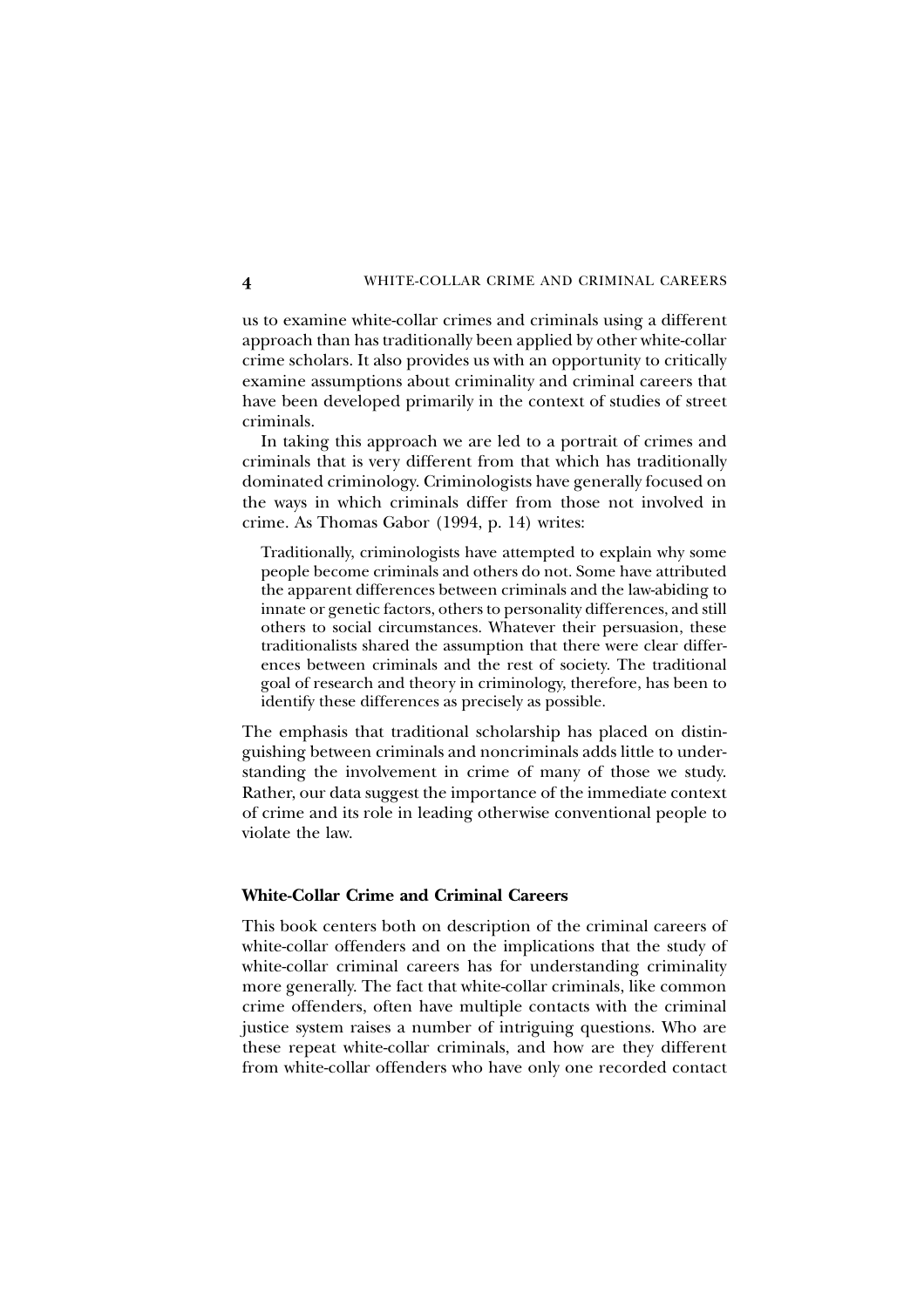with the criminal justice system? How are their criminal careers similar to or different from offenders found in more traditional crime samples?

It might be, for example, that repeat white-collar offenders, as defined by the criminal justice system, are similar to other whitecollar criminals, but are just unlucky enough to be caught more than once. This would be consistent with research on corporate offending which suggests that such criminality is part of an established pattern of behavior for law violators (Clinard and Yeager, 1980; Braithwaite, 1982; Sutherland, 1949). On the other hand, some might argue that those convicted of white-collar crimes who have multiple contacts with the criminal justice system are not likely to be white-collar criminals at all. An example consistent with this argument would be a criminal who is a high-level manager of an illegal drug distribution network who was prosecuted for a white-collar crime, such as tax evasion, merely because other prosecutorial avenues were too difficult.

The occurrence of repeat criminality in a sample of offenders convicted of white-collar crimes also raises the issue of whether these offenders differ from street crime offenders in the basic parameters of their criminal careers. As we have already noted, white-collar offenders have generally been assumed to have infrequent contacts with the criminal justice system. In fact, do whitecollar offenders have official criminal histories of much lower frequency than street crime offenders? Do they start and end their criminal careers later in the life course than do other types of offenders? If common stereotypes of white-collar offenders hold true, we would not expect to find that such criminals are active offenders early in life. However, we might expect that they would continue to reoffend much later in life than street crime offenders. This in turn would imply that the duration of criminal careers of white-collar offenders may be particularly long. Prior studies offer little insight into these concerns.

The question of specialization is particularly important in the study of white-collar criminal careers. Does it make sense, for example, to speak of "white-collar criminals" if such offenders are likely to engage in common criminal behavior as well as whitecollar criminality? It would certainly alter the prevailing image of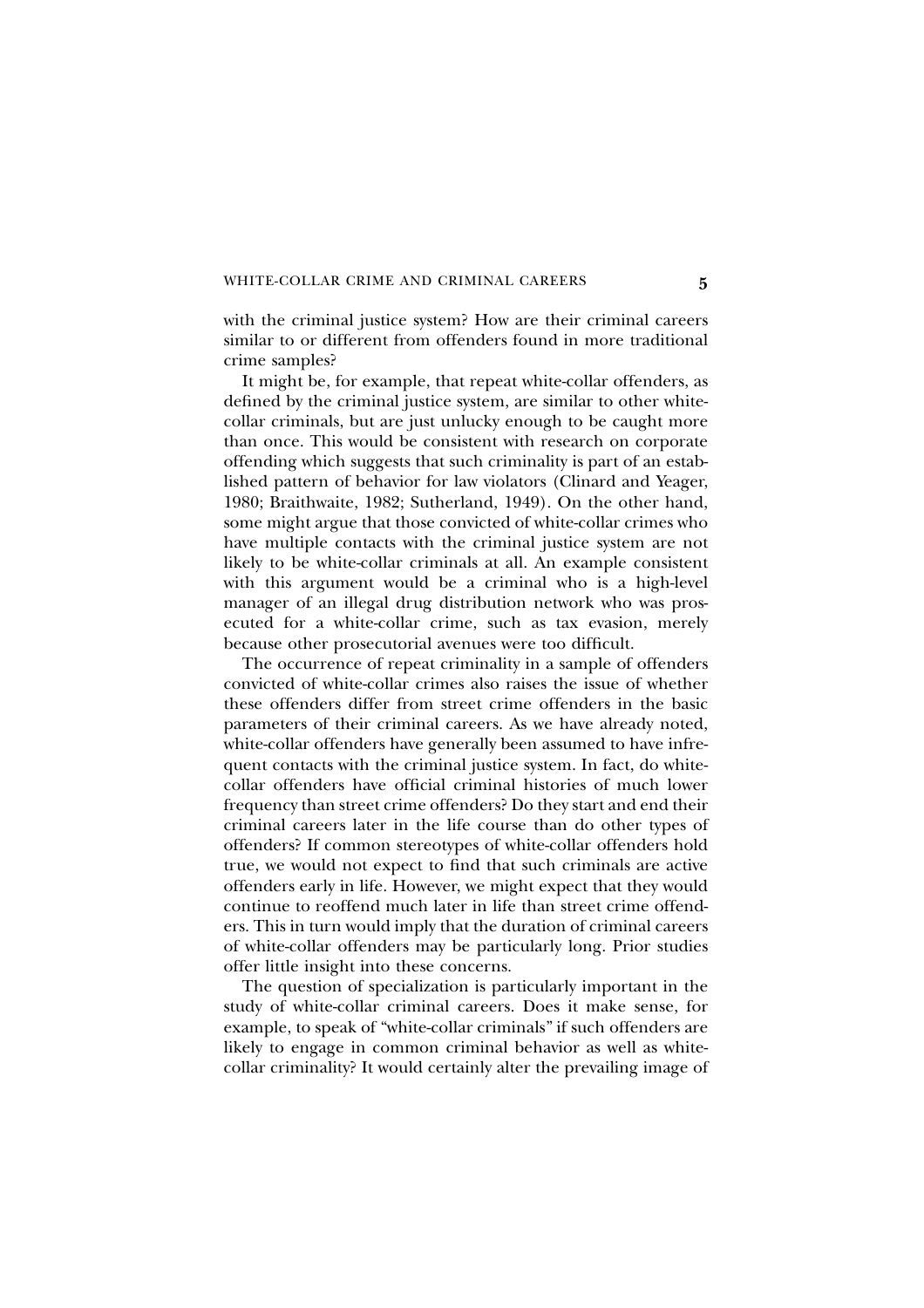white-collar crime if white-collar offenders were found, for example, to commit more serious violent crimes at other points in their criminal careers.

The study of white-collar crime and criminal careers offers a special opportunity for critically examining the appropriateness of the concept of career for understanding the development of criminal activities among offenders. Unlike most street criminals, white-collar offenders are often employed and may have conventional career histories. How does criminality intersect with those careers, and to what extent does it appear to be an important part of their development? Similarly, does repeat criminality among white-collar criminals provide evidence of systematic development of paths to crime, or does it suggest a series of random and chance events that are a small part of the life course?

What of the relationship between the social backgrounds and histories of offenders and involvement in crime on the one hand, and the relevance of situational characteristics of crime on the other? Does involvement in crime appear to be related to characteristics that are common to white-collar criminals but not others in similar social and economic circumstances? Does the criminality of white-collar offenders appear as a natural outcome of a life that is typified by deviance more generally? Or conversely, does it appear for these offenders that "opportunity makes the thief" (Felson and Clarke, 1998) – that white-collar criminals are conventional people who confront specific situational opportunities that lead them to crime? Or must we distinguish among different types of offenders who commit white-collar crime?

Some criminologists argue that it is essential to examine very specific categories of crime and deviance, such as car theft or house-hold burglary, rather than overarching groupings such as white-collar crime, because there may be important differences between them (Clarke, 1980, 1983, 1992, 1995; Clarke and Cornish, 1985). Thus, we might find very different pathways leading to involvement in crime among different types of offenders in our sample. Are such differences related to the types of crime that offenders commit or to the frequency of offending? What can we learn more generally about crime and criminality from the different types of offenders identified in a white-collar crime sample?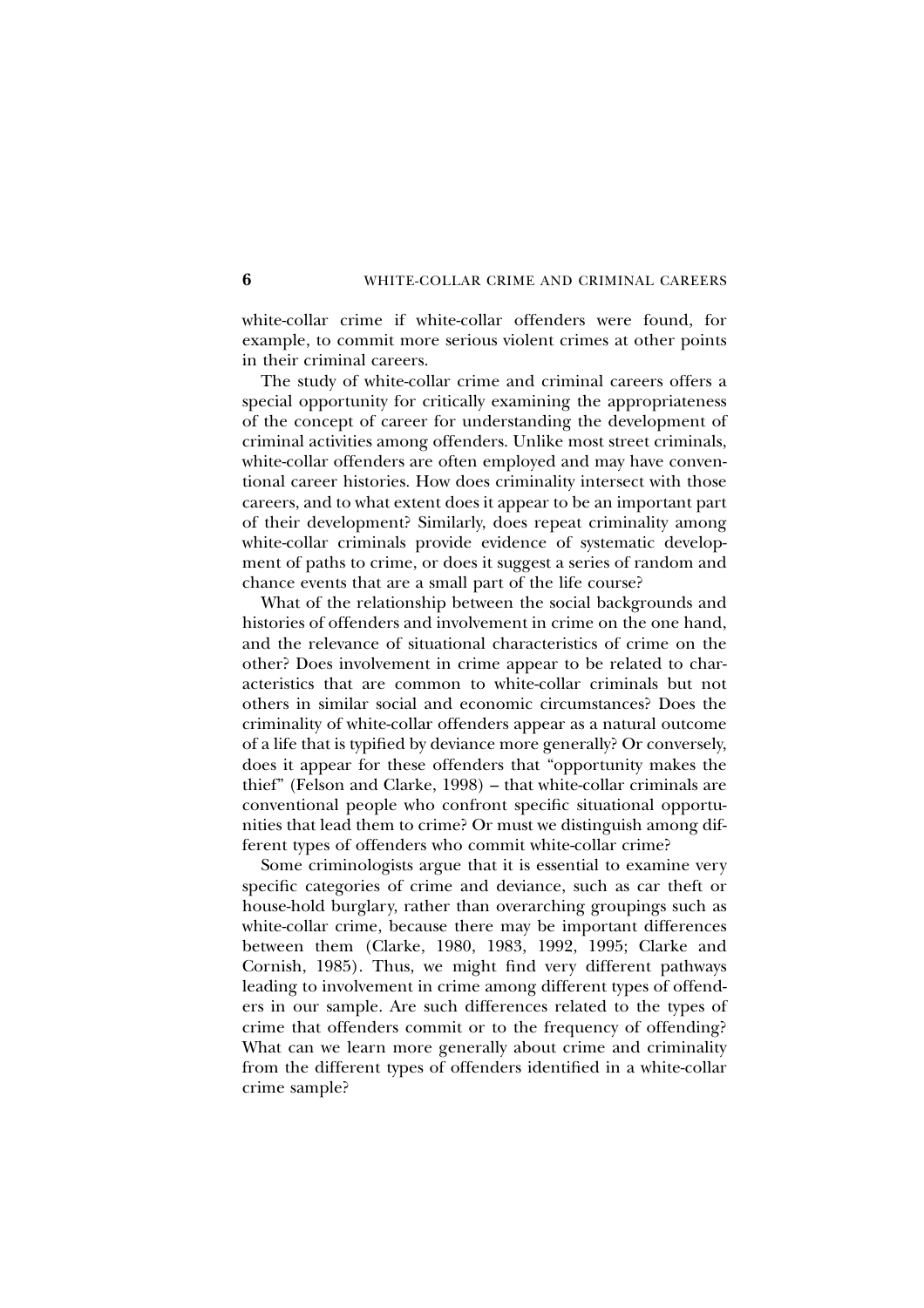At least since the time Sutherland began his study of whitecollar criminals there has been concern that high-status offenders avoid the most severe sanctions in the justice system (Wheeler et al., 1982; Meier and Short, 1982; Clinard and Yeager, 1980; Watkins, 1977). In recent years, such concerns have led in the federal sentencing system to increased severity in the penalties for white-collar crimes (U.S. Sentencing Commission, 1987) and to a much larger number of such offenders being sentenced to imprisonment (U.S. Sentencing Commission, 1991). For the most part, these policies have been developed without an understanding of how these changes will impact the potential for future criminal conduct among sanctioned white-collar criminals. Do criminal sanctions decrease the likelihood of reoffending, or the timing or seriousness of reoffending, of those convicted of whitecollar crimes? Or do criminal sanctions "backfire" (Farrington et al., 1986; Sherman et al., 1986; Petersilia and Turner, 1986; Bridges and Stone, 1986) in a white-collar crime sample and lead to more serious involvement in crime? Finally, do different types of sanctions – for example, prison or fines – have distinct types of influences on the criminal careers of convicted whitecollar criminals?

#### **Defining White-Collar Crime and Sampling White-Collar Criminals**

In order to provide insight into these questions, we sought to carefully examine the social and criminal histories of a sample of white-collar offenders. We recognize at the outset, however, that our view of white-collar crime and criminal careers is strongly influenced by the nature of the white-collar criminals we study. Therefore, we now focus in detail on our approach to the problem of white-collar crime and the sample of white-collar offenders that we study.

#### *Defining White-Collar Crime*

The absence of a precise definition of white-collar crime has plagued white-collar crime scholars from the outset (Schlegel and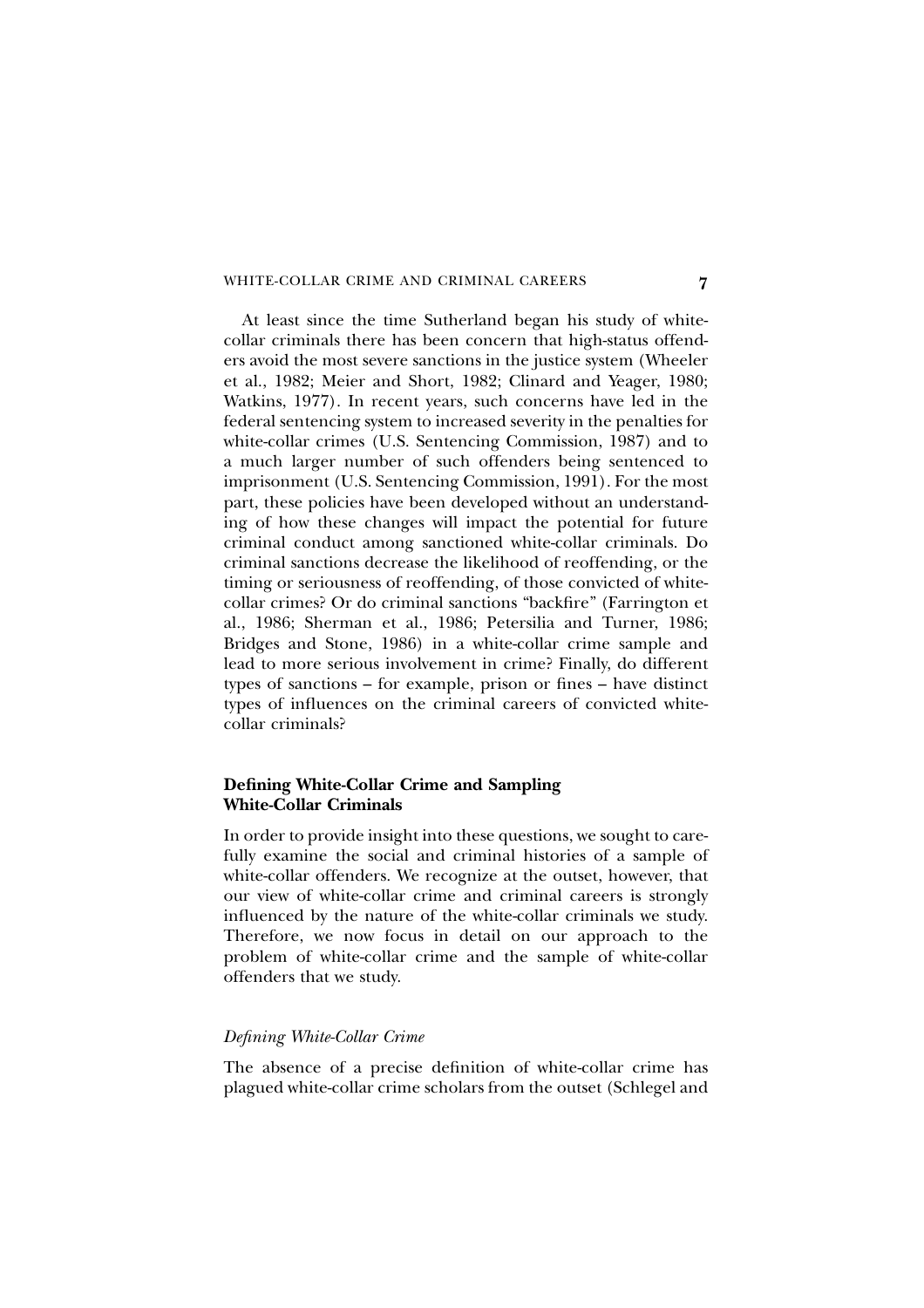Weisburd, 1992). The confusion began with Sutherland himself (Geis, 1992; Coleman, 1992; Wheeler, 1983). Sometimes he stressed crimes committed by individuals of high status, while at other times he stressed crimes carried out in the course of one's occupation (e.g., see Sutherland, 1939, 1945). In his major empirical contribution to study of white collar crime, he focused on crimes committed by organizations or by individuals acting in organizational capacities (Sutherland, 1949). Although he used various definitions, the most frequently cited definition draws attention both to the established social standing of white-collar criminals and to the special opportunities for crime that come from specific occupational positions. He wrote: "White-collar crime may be defined approximately as a crime committed by a person of respectability and high social status in the course of his occupation" (Sutherland, 1949, p. 9).

Sutherland's definition established status, occupation, and organization as central features of white-collar crime study. However, in the more than half century since he coined the term, it has come to have different meanings depending on the research problem encountered or the theoretical context explored. For some, the concept is centered squarely in the activities of the most elite and powerful members of society. For example, Geis (1992, p. 47) argues that white-collar crime involves the "abuse of power by persons who are situated in high places where they are provided with the opportunity for such abuse." For others, white-collar crime refers not to the social positions of offenders but rather to the context in which white-collar crimes are carried out or to the methods used in their commission. This latter approach is reflected in early studies of occupational crime, such as Earl Quinney's (1963) examination of prescription violations by retail pharmacists, or Frank Hartung's (1950) study of violations of wartime regulations in the meat industry (see also Newman, 1958). It is also reflected in Herbert Edelhertz's influential definition of white-collar crime, as "an illegal act or series of illegal acts committed by nonphysical means and by concealment or guile, to obtain money or property, to avoid the payment or loss of money or property, or to obtain business or personal advantage" (Edelhertz, 1970, p. 3).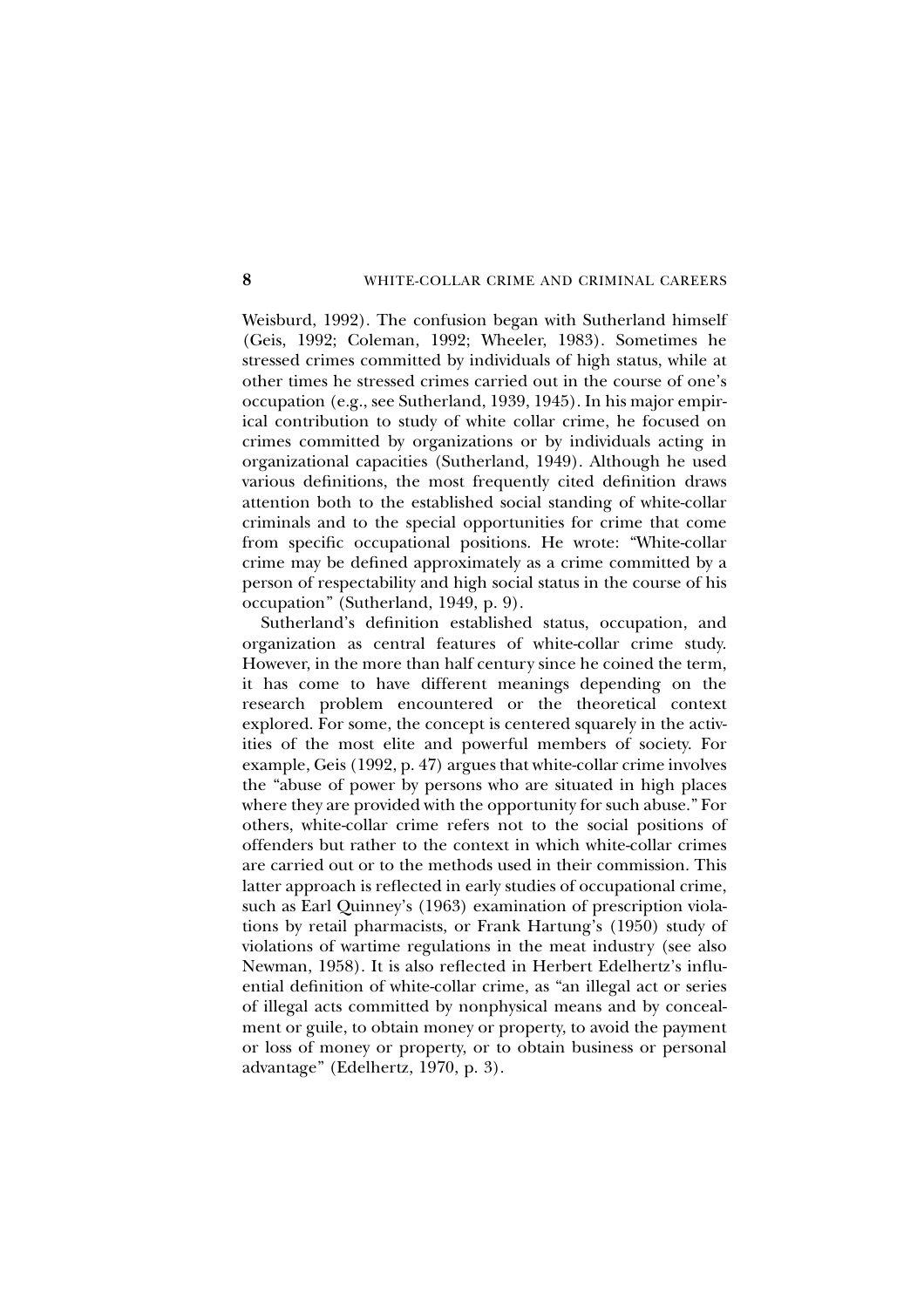While an array of definitions of white-collar crime has been offered since Sutherland coined the term (see also Reiss and Biderman, 1980; Shapiro, 1990), they have in common an underlying theme that is linked to Sutherland's original interest in the concept. Whatever the definition proposed, scholars have tried to define a category of crimes and criminals that provides a clear contrast to the common crimes and street criminals that generally attract the attentions of lay people and scholars. High social status is not a trait that is normally associated with crime, nor indeed is white-collar occupational status. Street criminals often use guns or knives to steal from their victims, they do not rely on paper instruments or computers as methods for committing their offenses. In some basic sense, the different definitions of whitecollar crime intersect one with another. People of higher social status are those most likely to have white-collar occupational position, and such people are more likely to have the opportunity to commit crimes that involve nonphysical means. The question, however, is how broad the boundaries of white-collar crime study should be. While the differing definitions have much in common, they draw the dividing line between white-collar and other crime in different places.

Debate over the boundaries of white-collar crime study has gained new intensity as a result of a series of empirical studies that examine the types of people that are prosecuted for what are ordinarily defined as white-collar crimes. These studies suggest that much of what has been assumed to be white-collar crime is committed by people in the middle rather than upper classes of our society (e.g., see Croall, 1989; Levi, 1987; Weisburd et al., 1991). Many of the "fraudsters" who manipulate stocks are very far from elite status. Most of those who are prosecuted for crimes like bribery, tax fraud, or bank fraud are rather average in their social backgrounds and positions. The predominance of the more ordinary type of white-collar offender may be, to some extent, a function of the vagaries of prosecution rather than the realities of offending. Nonetheless, it is not a trivial fact that most of those prosecuted for so-called white-collar crimes have little in common with the powerful and wealthy individuals who are often conjured up as images of the typical white-collar offender. However, it is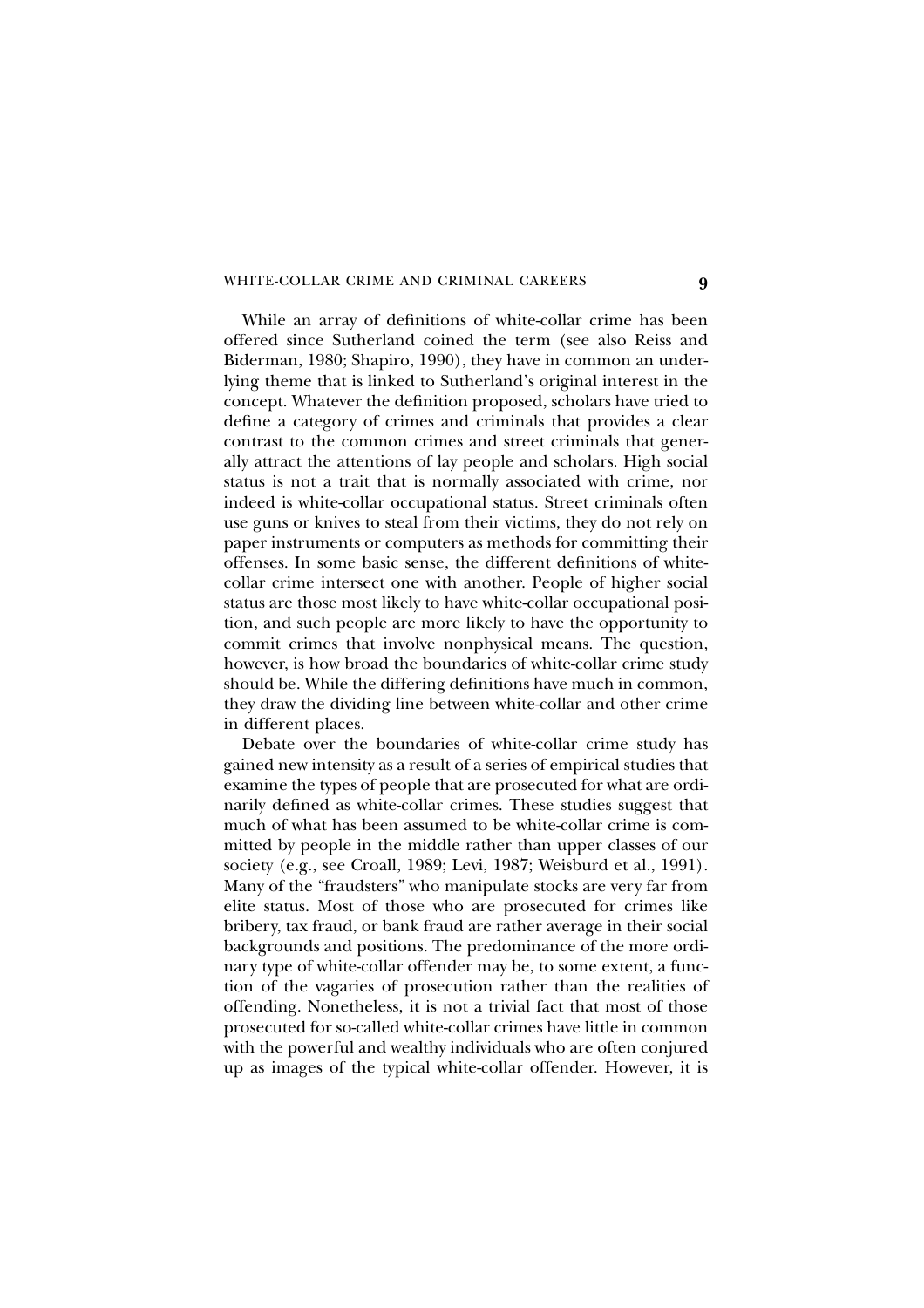also important that they differ at least as sharply from the lowerclass criminals that are generally thought of when scholars or lay people discuss the crime problem.

These white-collar criminals differ in status and position from more elite white-collar offenders, and their crimes are frequently as mundane as their social backgrounds. But it would be misleading to overstate the differences in their opportunities to commit costly and complex white-collar illegalities. It is not necessary to be a Fortune 500 corporate executive to develop a costly stock or land fraud. Such crimes are often committed in small firms or by employees who hold less powerful positions in larger ones. Antitrust violations involving millions of dollars are often committed by local businessmen or women. Frauds netting millions of dollars are frequently perpetrated by middle-level bureaucrats in public and private agencies who have access to large sums of money through government aid programs.

Should these middle-class white-collar criminals be included within the boundaries of white-collar crime study? Some scholars have suggested that such offenders are a useful subject of inquiry, but that they are too far afield from Sutherland's original conception to add much to our understanding of the problem of white-collar crime (e.g., see Geis, 1992; Shover, 1999). The question is whether it is useful to begin with an understanding of white-collar crime that allows us to speak not only of the rich and powerful white-collar criminals, but also of those offenders much closer to the middle of our society who have recently become the subject of scholarly attention. A simple response to this question would note that were we to narrow the scope of white-collar crime research to the most elite white-collar criminals, we would exclude the bulk of those people who are convicted for so-called whitecollar crimes. Though from the outset scholars have contended that white-collar criminals often escape detection and prosecution, it seems unreasonable to us to argue that most offenders who are prosecuted for white-collar crimes should be excluded from systematic study.

Beyond this we believe that Sutherland's emphasis on elite status was in part a function of the different opportunity struc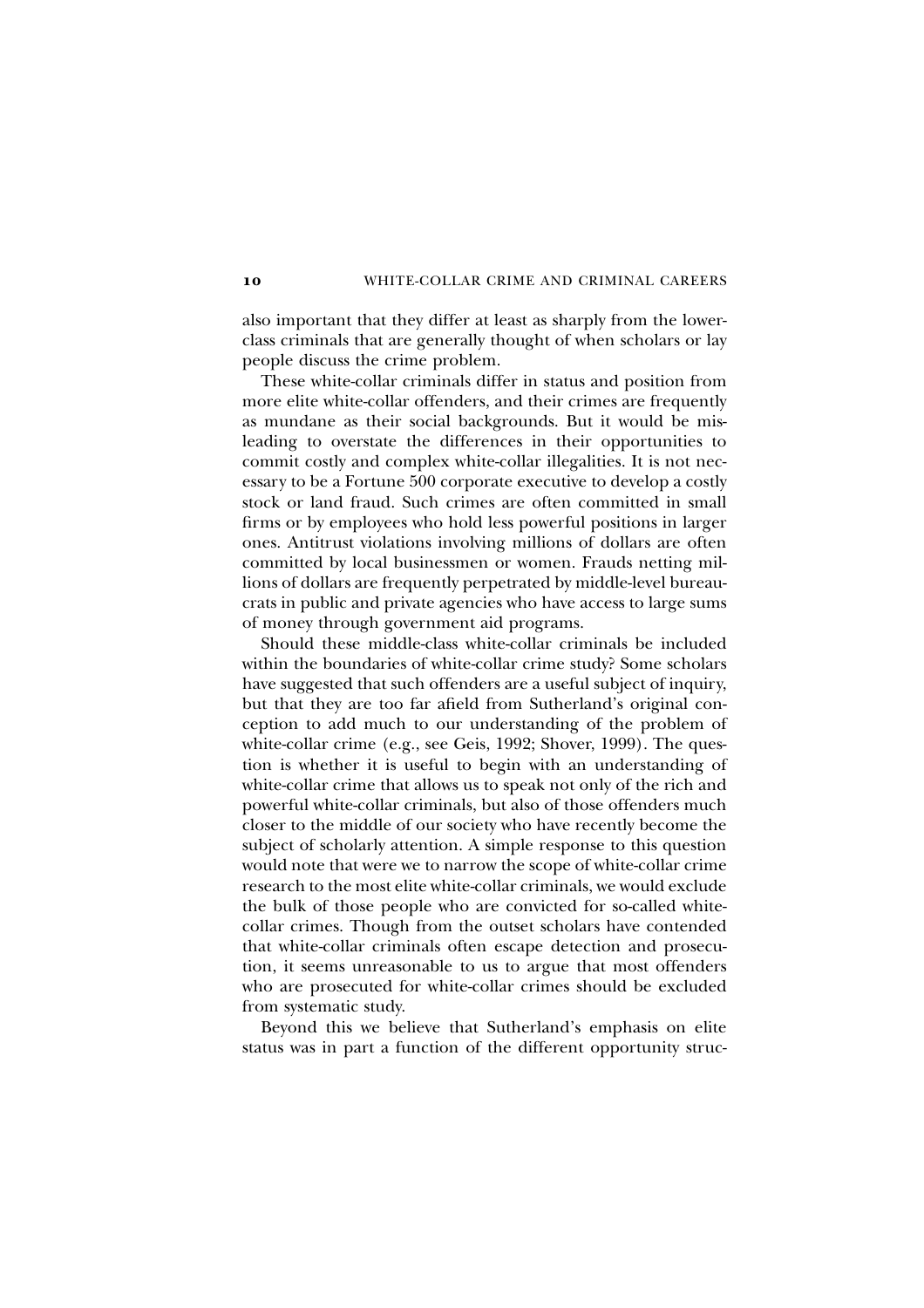ture for white-collar criminality that existed in his day.<sup>2</sup> It was natural for Sutherland to focus on businessmen in lofty positions when examining the problem of white-collar crime because relatively few Americans beyond these elite men had any opportunity for committing such illegalities. But changes in our society since then have placed the opportunity for white-collar crimes in the hands of a much broader class of Americans, most of them people who were excluded from these activities in the past. In part, the rapid growth of white-collar jobs in America in the last fifty years has spawned such changes (Bell, 1973). But perhaps even more important are the dramatic differences in the way modern society functions. The advent of the computer, for example, gives large numbers of people access to the documents and transactions that are so much a part of white-collar illegalities. The growth of modern state bureaucracies has placed millions of dollars in the hands of people who would never have had access to such sums in the past.<sup>3</sup> The development of a credit economy has also expanded the opportunities for such crimes.

#### *A Broad and Heterogeneous Sample of White-Collar Offenders*

The sample we use for studying white-collar criminal careers takes this more inclusive approach to the problem of white-collar crime. It was designed to identify the broad range of white-collar crimes and criminals prosecuted in American federal courts. The sample was originally selected by researchers at Yale Law School working under the leadership of Stanton Wheeler (see Wheeler, Weisburd, and Bode, 1988; Weisburd et al., 1991). We benefit from the

- <sup>2</sup> For a more in-depth discussion of these issues see Weisburd et al., 1991, Chapter 7.
- <sup>3</sup> As federal programs have expanded over a wider range of activities, the federal government has become the source of financing for a wide variety of purposes. As Weisburd et al. (1991, p. 11) note, "this has led to the use of government programs as a locus for the commission of financial fraud." While the sums involved in such crimes may be large, the perpetrators are often middle-class people, many times owners of small businesses (Weisburd et al., 1991).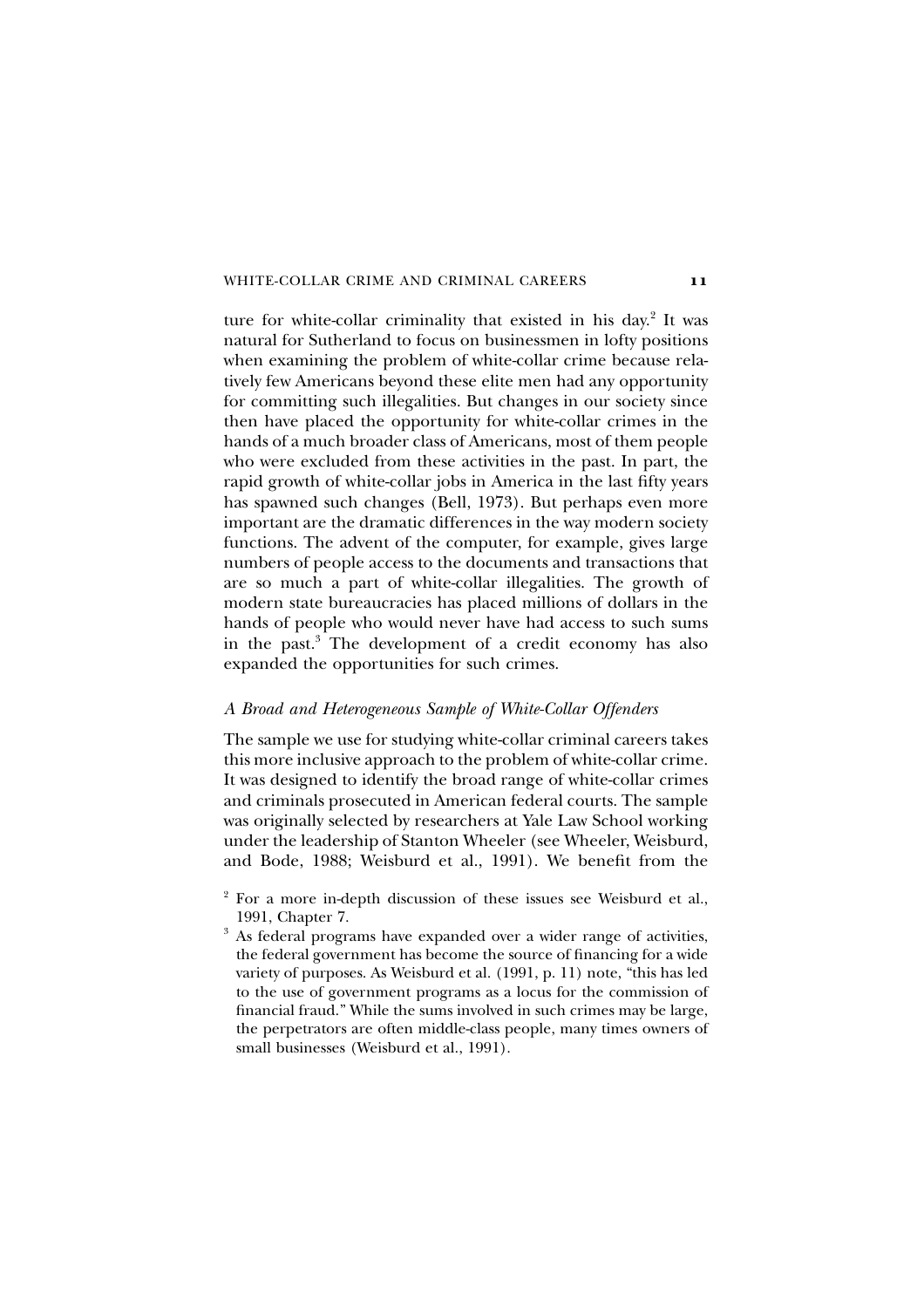careful sampling techniques and rich data collected in that study. At the same time, we add detailed information on the number, timing, and types of other criminal events attributed to these offenders both before and after the offense that was the focus of the Yale study. Because our sample is drawn from the Yale Law School study, we describe below the approach used by Wheeler and his colleagues to identify their sample and the data collected.

White-collar crime was defined by Wheeler, Weisburd, and Bode (1982, p. 642; see also Shapiro, 1981) as "economic offenses committed through the use of some combination of fraud, deception, or collusion." They examined eight federal crimes that fit, in their statutory descriptions, this broad definition: antitrust offenses, securities fraud, mail and wire fraud, false claims and statements, credit and lending institution fraud, bank embezzlement, income tax fraud, and bribery.<sup>4</sup> The sample was selected with the intent of providing "a broad and heterogeneous view of the white-collar criminal activity that is prosecuted in the Federal Courts" (Weisburd et al., 1991, p. 11). The Yale researchers noted that they identified crime categories "that would most frequently be identified by persons as 'presumptively' white-collar" (Wheeler et al., 1982, p. 643).

The original sample was drawn primarily from cases processed in seven federal judicial districts during fiscal years 1976–1978. The districts were chosen in part to provide geographic spread, in part because they were being examined in other studies, and in part because some of them were known to have a substantial amount of white-collar crime prosecution. The districts (and their central cities) are: Central California (Los Angeles), Northern Georgia (Atlanta), Northern Illinois (Chicago), Maryland (Balti-

<sup>&</sup>lt;sup>4</sup> For a description of the statutory categories examined see Appendix A. The titles and sections of the main statutes examined are: Antitrust, 15 USC 1-3; Securities, 15 USC 77-78; Mail and Wire Fraud, 18 USC 1341 and 18 USC 1343; False Claims and Statements, 18 USC 287 and 18 USC 1001; Credit and Lending Institution Fraud, 18 USC 1014; Bank Embezzlement, 18 USC 656; Income Tax Fraud, 26 USC 7201, 26 USC 7203, and 26 USC 7206; Bribery, 18 USC 201.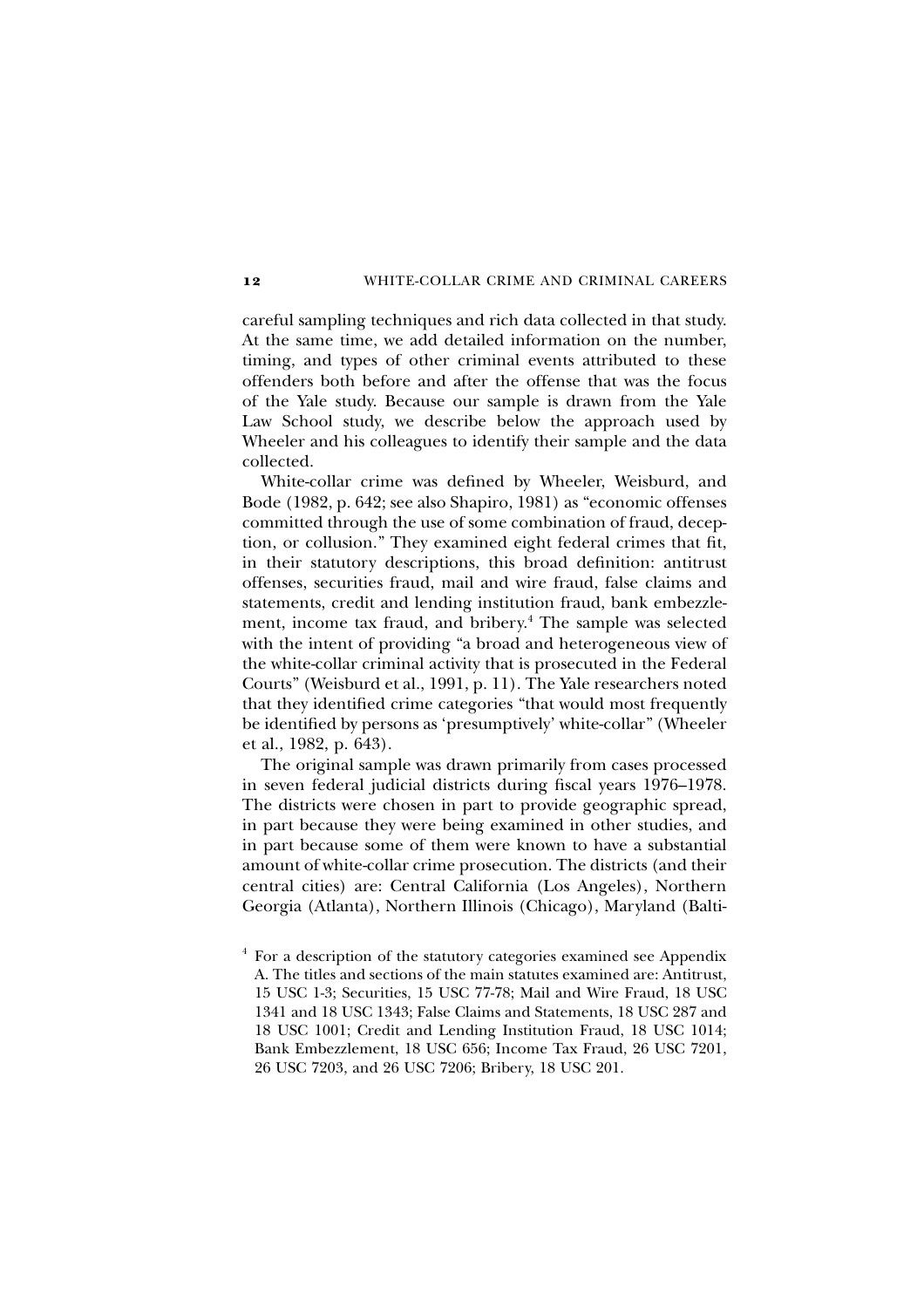more), Southern New York (Manhattan and the Bronx), Northern Texas (Dallas), and Western Washington (Seattle).

A stratified random sample of a maximum of thirty convicted defendants was selected from each offense category in each of these seven districts.<sup>5</sup> The sample was stratified to allow a sufficient number of cases of relatively less common, but theoretically important, white-collar crimes such as bribery, antitrust offenses, and securities frauds.<sup>6</sup> A supplementary sample of securities and antitrust offenders was also collected. This supplementary sample included all offenders convicted of these crimes during the three-year sample period from all United States federal judicial districts. In this and subsequent chapters we refer to the crime that led to selection into the sample as the "criterion" offense.

The database compiled in the original research was created with specific information about offenders drawn from presentence investigation reports (PSIs). Like other matters of systematic criminal record keeping, PSIs are routinely filled out for those

- $5$  For specific offenses in specific districts, thirty cases were not available for sampling. In this situation the Yale researchers included all available offenders in the sample. See Appendix A for a description of the sampling frame.
- <sup>6</sup> The sample thus includes more securities, antitrust, and bribery cases and fewer bank embezzlement and mail and wire fraud cases than would be expected from a simple random sample. However, oversampling resulting from stratification was constrained by the fact that rarer offenses often did not meet the sampling threshold (see footnote 5). This is illustrated by comparing the distribution of offenses in the sample with that in the national population of cases in 1978 (the first year that the Federal Judicial Center reports separate out felony from other cases). Caution should be used in the case of antitrust offenses, because many corporate offenders are included in the Federal Judicial Center statistics: [S – sample; P – national population] Bribery S – 7.7% P – 3.1%; Income Tax S – 19.2% P – 17.9%; Bank Embezzlement S – 18.3% P – 21.3%; Credit and Lending Institution Fraud S – 14.4% P – 9.6%; False Claims and Statements S – 14.4% P – 15.2%; Mail and Wire Fraud  $S - 17.4\%$  P – 26.4%; Securities Fraud  $S - 6.1\%$ P – 2.8%; Antitrust S – 2.5% P – 3.5%.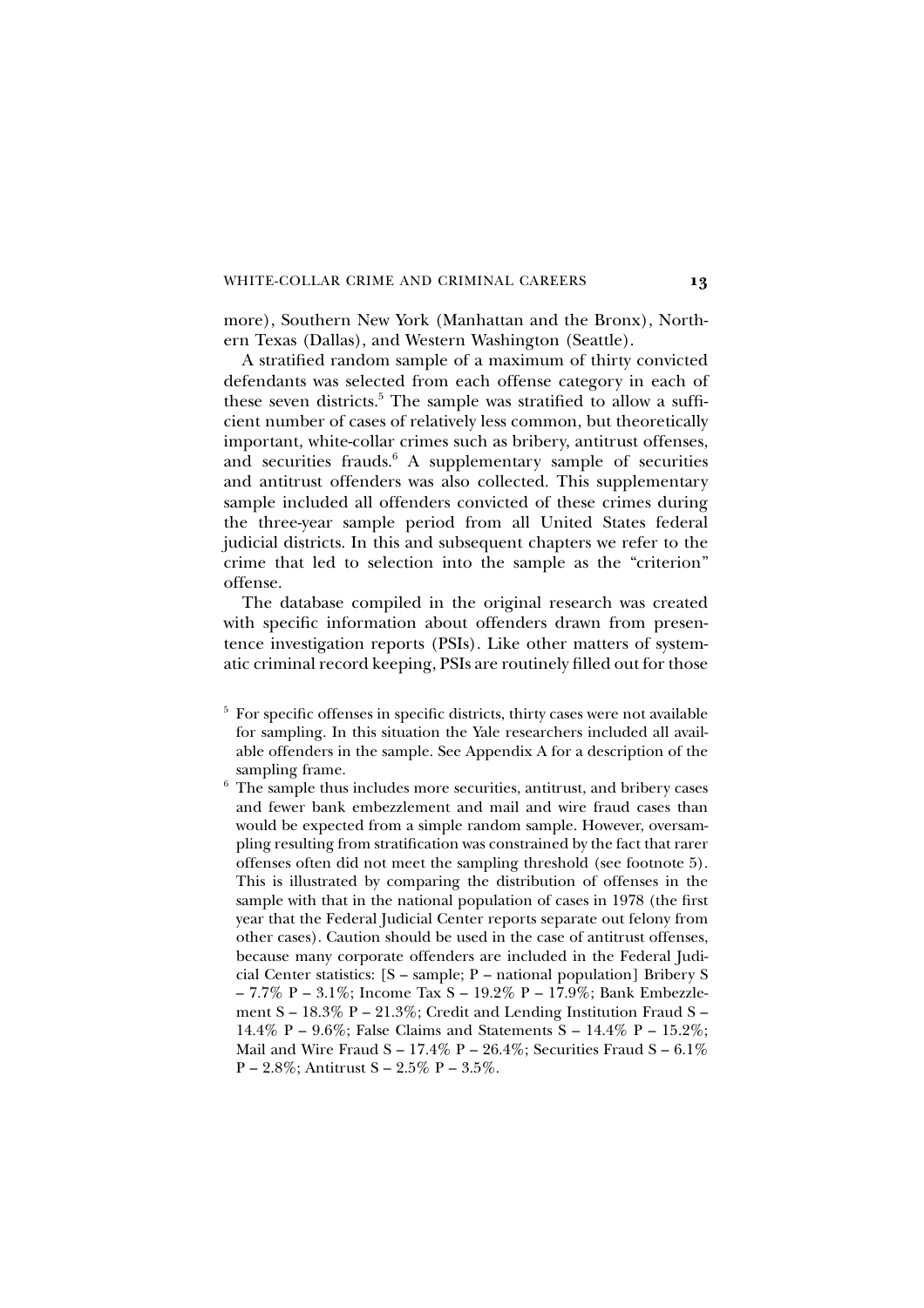who pass a certain threshold in the criminal justice system, namely, conviction in a federal court. At the time of the study, presentence reports provided a particularly rich source of information not only on the nature of the crimes committed but also for understanding the offenders prosecuted. Before a major change in the Rules of Criminal Procedure that eliminated or minimized much of the social history information in the PSIs went into effect in 1987 (see Findley and Ross, 1989), the report was required to include "any prior criminal record of the defendant, information about his characteristics and financial condition, information about circumstances affecting his behavior, and any other information required by the court" (Fennell and Hall, 1980).

A sense for the comprehensive nature of the document can be gained from Fennell and Hall's description of preparation of presentence investigations at that time (Fennell and Hall, 1980, pp. 1623–1625):

The line probation officer traditionally starts the presentence investigation by conducting an in-depth interview with the defendant at the probation office. In this interview, the officer attempts to establish a cooperative relationship with the defendant to obtain the defendant's version of the offense and arrest as well as all other relevant information. After the interview, the probation officer contacts the United States Attorney and the investigating agents involved in the case to obtain their version of the offense. These inquiries often uncover additional information about the defendant's activities that goes beyond the scope of the instant offense.

. . . Insight into the defendant's social stability is sought by contacting social service agencies with which the defendant has dealt, present and former employers, family members and indviduals in the community who may know the defendant. The officer also has access to any recorded contacts the defendant has had with the military, law enforcement authorities, educational institutions, banks and credit bureaus. Finally, the probation officer obtains available medical and clinical evaluations of the defendant's mental and physical health. After most of this information is obtained, the probation officer reinterviews the defendant in the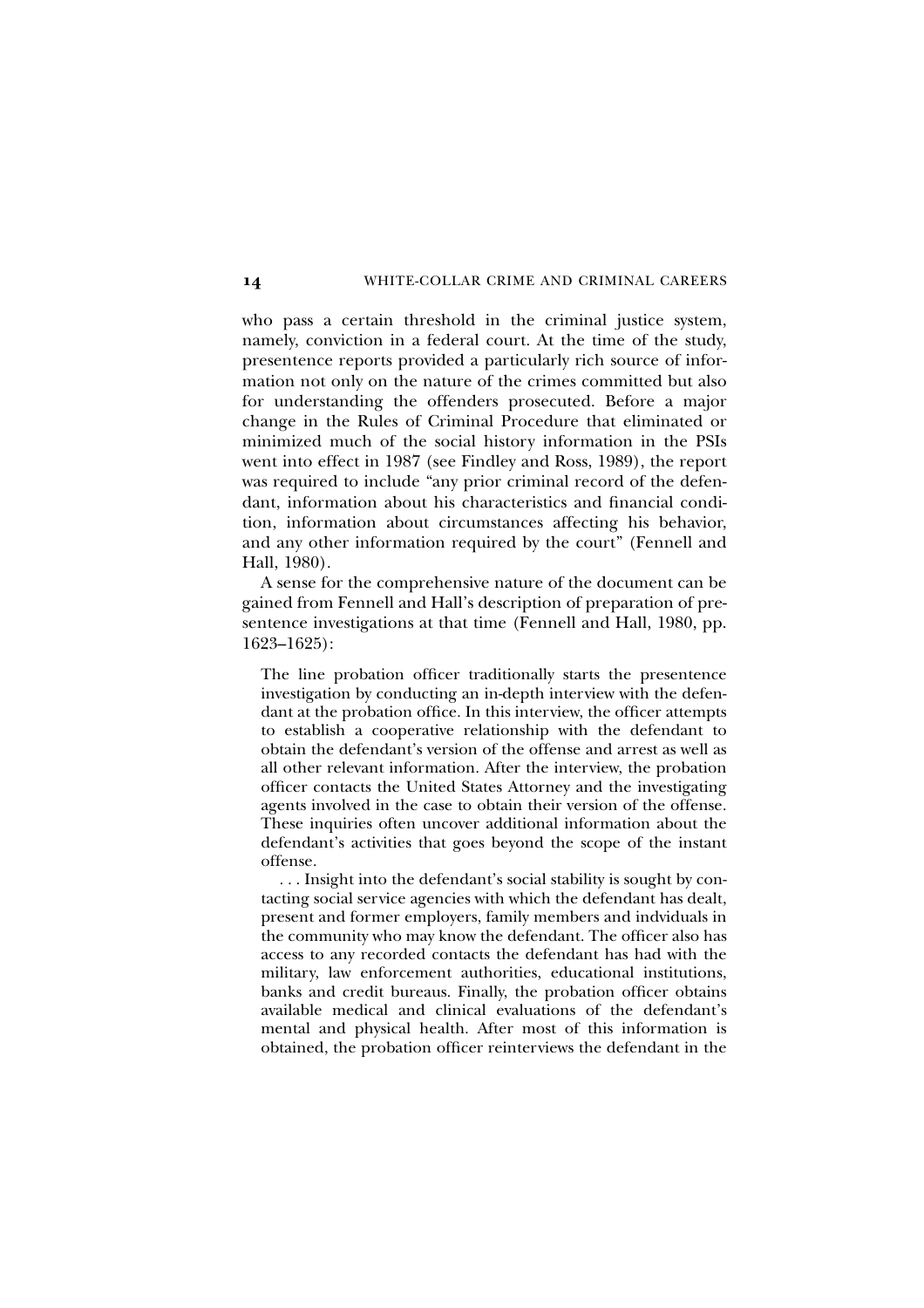defendant's home, with the hope that the defendant will be more candid in a familiar setting. At this time, the probation officer usually confronts the defendant with any information that differs substantially from his original statements, and attempts to resolve the discrepancies.

The fact that the PSIs were subject to challenge by both defense and prosecution suggests that the "facts" provided are often reliable.7 Nonetheless, a number of legal scholars had criticized the format of PSIs during the period these data were collected because the information included often did not meet the evidentiary standards generally required in legal proceedings (e.g., see *Yale Law Journal*, 1982). Sometimes the probation officers reported unsubstantiated rumors and hearsay, and the information included is, of course, filtered through the eyes of the probation officers themselves. While the wide range of information collected in the presentence investigations raised important procedural and legal concerns, the availability of the PSIs (ordinarily not provided to researchers at that time) allowed Yale researchers to develop an unusually detailed data base on the criminals they studied. Our access to these data, as well as the PSIs from which they are drawn, provided us with a rich source from which to begin our investigation into white-collar criminal careers.

While the sample was carefully devised and the data source unusually detailed, it is necessarily limited in some respects (see Weisburd et al., 1991, pp. 17–20). The selection of cases draws offenders who have been prosecuted for felony offenses in federal courts. Accordingly, white-collar offenders who have only been prosecuted in state courts or those who have been prosecuted only under administrative or civil law are not included in the sample. The sample is also drawn from a population of convicted

 $7$  Nonetheless, Fennell and Hall (1980) report that in practice the reports were often not shared with the defense. Moreover, we recognize that in going beyond reporting of "facts" about the offense or the offender's background, one can be much less sure of the PSIs accuracy.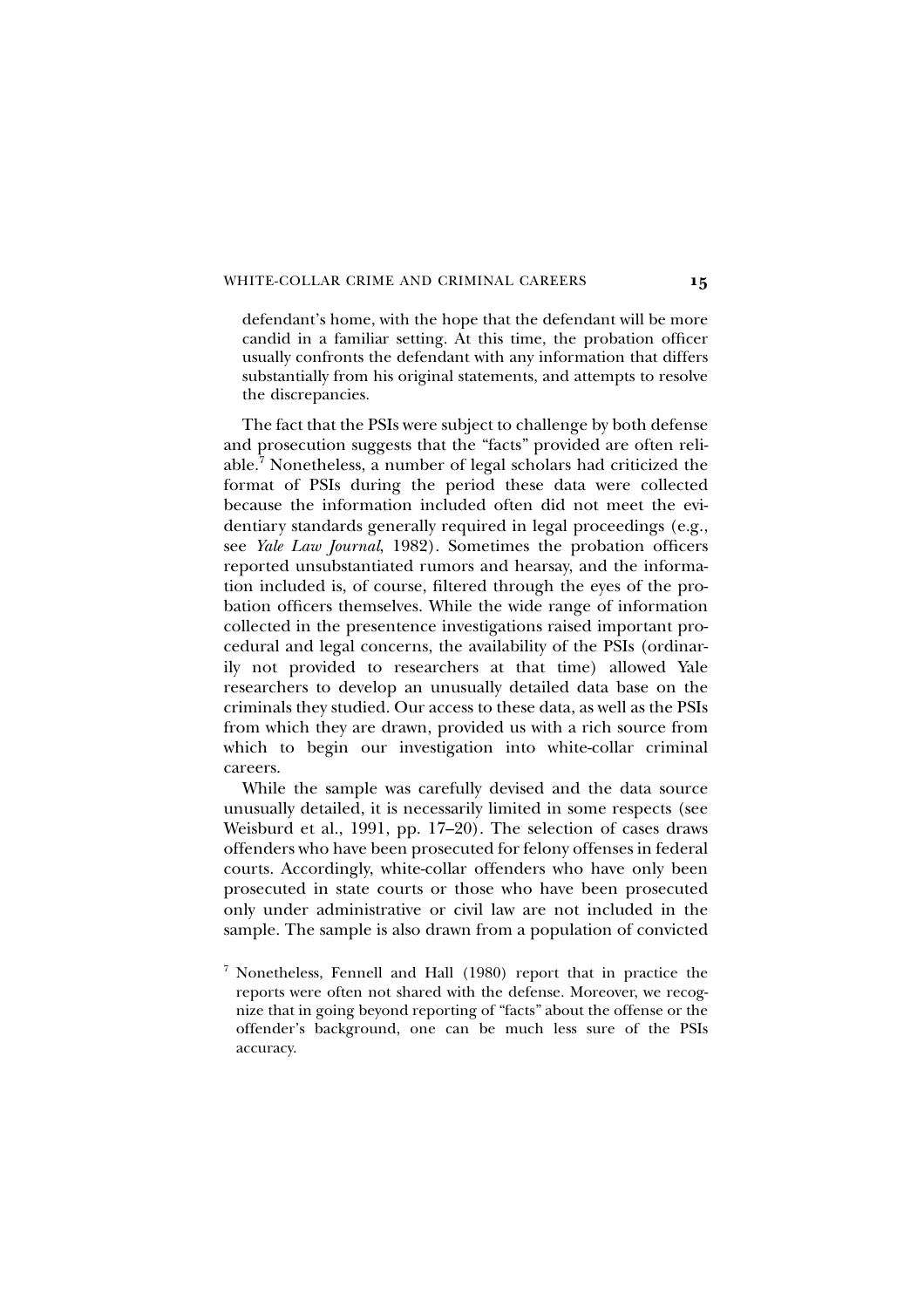defendants. This means that we also did not study white-collar offenders who had fallen under suspicion but had never been indicted and successfully prosecuted.<sup>8</sup>

We think that the choice of federal courts as a hunting ground for white-collar criminals was a good one, because it is generally recognized that white-collar crimes constitute a much larger proportion of prosecutions there than in state or local courts. However, the exclusion of civil and administrative violations as criteria for sampling and the inclusion of only convicted defendants raises more substantive concerns. How is our portrait of whitecollar criminals biased by the failure to include offenders prosecuted for administrative or civil law violations, or those prosecuted for crimes but not found guilty?

There is evidence that those who are highest up the organizational and status hierarchies are somewhat less likely to be criminally prosecuted for white-collar crimes (e.g., see Shapiro, 1984, 1985). This would suggest that the sample is less likely to include the most elite white-collar crime offenders than would a sample that was drawn from a universe of civil and administrative law violators. But this bias should not be overstated. Those who observed prosecutors during the late 1970s and early 1980s found that they were more likely to target more serious crimes for criminal prosecution and that offenders of higher status were more likely to commit such crimes in the first place (Benson et al., 1988; Shapiro, 1985).

<sup>8</sup> There are also a number of other federal white-collar offenses that arguably might have been included in selecting a broad-based sample of white-collar crime. Perjury, bankruptcy fraud, and conspiracy are examples of these. Yale law school researchers excluded these, as well as other crime categories, in defining the sample because they were seen as "deficient" in one respect or another (Weisburd et al., 1991, p. 18). For example, it was suspected that perjury was used often to prosecute organized crime figures, conspiracy was most often a secondary crime and thus was already included in many cases, and crimes like bankruptcy fraud were prosecuted rarely in the districts studied. The sample also does not draw environmental or occupational safety and health violations, because these for the most part became criminal offenses only after the sample was selected.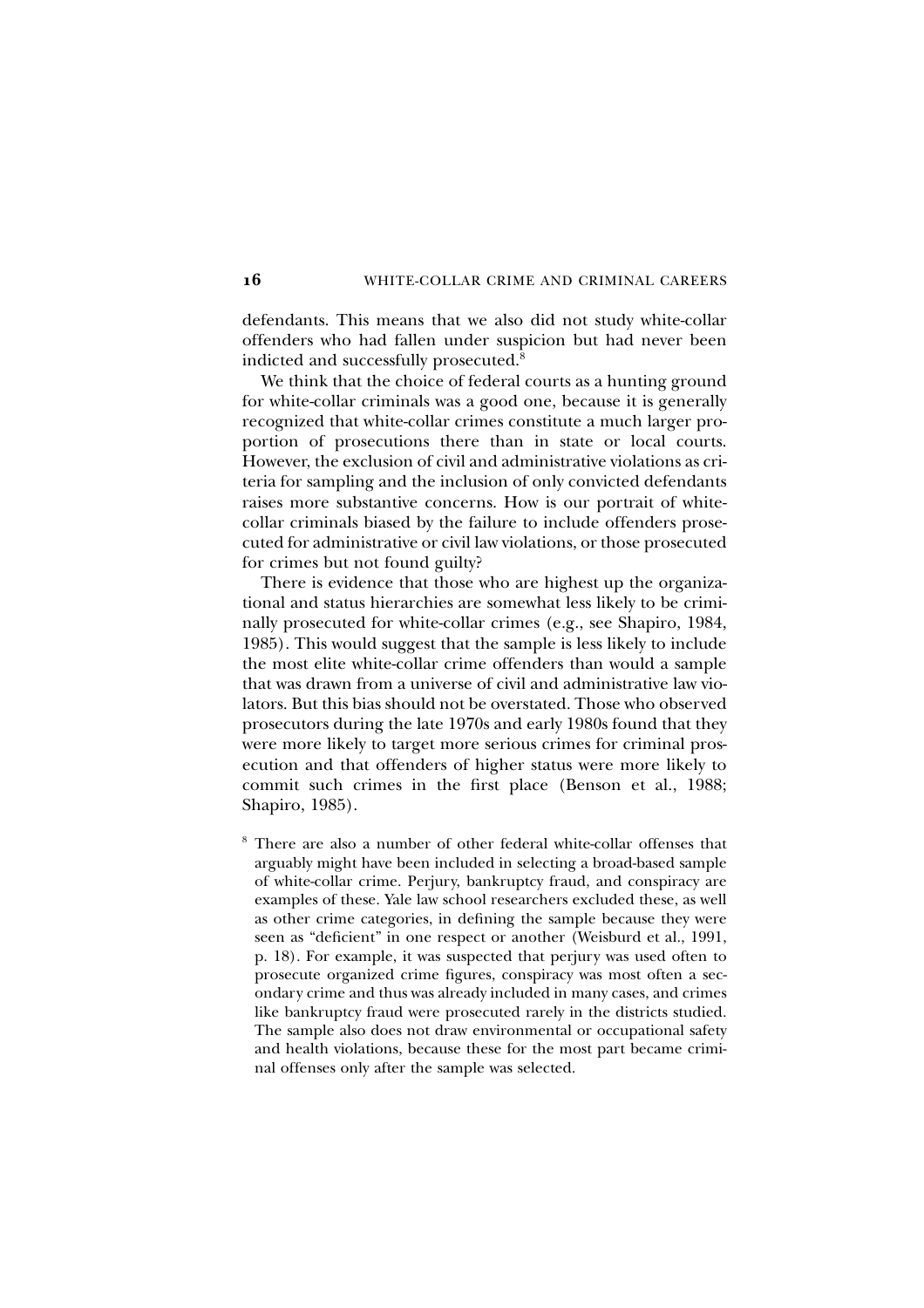What of the impact of the inclusion of only those who had been successfully prosecuted? Some who have studied white-collar crime prosecution have suggested that powerful business defendants are able to intervene and to delay enforcement efforts (e.g., see Coleman, 1989). Others argue that the professional aspirations of prosecutors may lead them to be more aggressive against more substantial white-collar crime cases (e.g., see Katz, 1979; Benson et al., 1988), which generally include more elite and powerful defendants (Weisburd et al., 1991). According to Kenneth Mann (1985), who conducted a study of the white-collar crime defense bar at the time these data were collected, the underlying criminal conduct of white-collar crime defendants in the cases that lead to conviction is often similar to the conduct of those who go free. The differences lie mainly in the vagaries of the evidentiary traces that are left behind; these traces enable some cases to be successfully prosecuted and others not.

Despite the limitations that we have described, this sample provides a unique opportunity for examining the social and criminal careers of a broad range of white-collar offenders. At the same time, it is important to note at the outset that the white-collar crimes included in the sample have a much more mundane quality than is often associated with white-collar crime in the popular imagination or in academic studies that focus on the most consequential white-collar crime cases. While the sample contains many examples of offenders who commit dramatic and complex frauds, the large majority of the white-collar crimes, including many of those committed by those of the highest status, are undramatic, and similar crimes could be committed by people of relatively modest social status.<sup>9</sup> These offenses differ systematically from common crimes (Weisburd et al., 1991). Nonetheless, they often have a common, everyday character. As Weisburd et al. (1991, p. 171) note:

Their basic ingredients are lying, cheating, and fraud, and for every truly complicated and rarified offense there are many others that are simple, and could be carried out by almost anyone who can read, write and give an outward appearance of stability. The

 $9$  See Weisburd et al. (1991, pp. 62–73).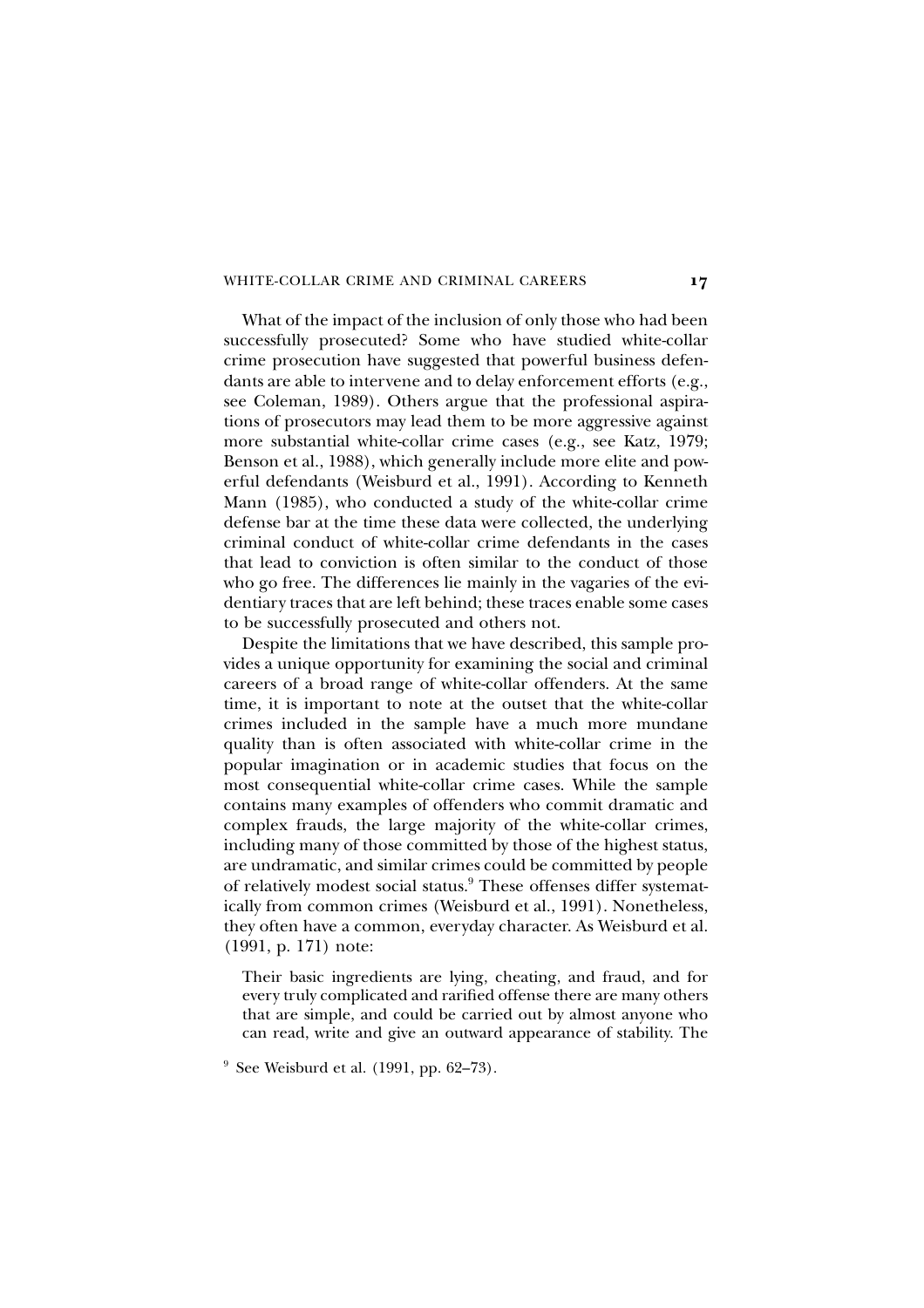offenders that got the most notoriety in Sutherland's day were Ivar Krueger and Samuel Insull, while today's most noted defendants are Ivan Boesky and Michael Milken. But now, just as in Sutherland's day, these cases are the exception, not the rule. If one wants to understand the full range of white-collar crime offending, one has to look beyond the most dramatic cases.

#### **Tracking Criminal Careers**

The original Yale database did not include detailed information on the nature or form of the offenders' criminal histories. Reflecting what was believed about white-collar criminals – that they were likely to have little or no official history of prior offending – the researchers decided to collect only very general information on criminal histories, such as the total number of arrests or most serious prior crime reported. However, when the research was complete, it was clear that the offenders studied had, on average, much more serious criminal records than had been expected (Weisburd et al., 1991, p. 66):

. . . we should stress here that these white-collar criminals evidence prior criminality to a much greater extent than most practitioners and scholars would have expected. . . . Indeed as a group they are approximately twice as likely to have an arrest record as is the national population.

Over forty percent of the sample had a prior arrest reported in the PSIs, and more than one-third had a prior conviction. These results were not a fluke of the particular sample identified. Benson and Moore (1992) report very similar results for a study of white-collar crime in eight different federal judicial districts. They found that almost forty percent of white-collar offenders (including those convicted of bribery, bank embezzlement, income tax evasion, false claims and statements, and mail fraud) had prior arrests reported in their presentence investigations.

We sought both to gain more reliable data on prior criminality and to extend our view of criminal histories more than ten years beyond the "criterion offense" that had originally identified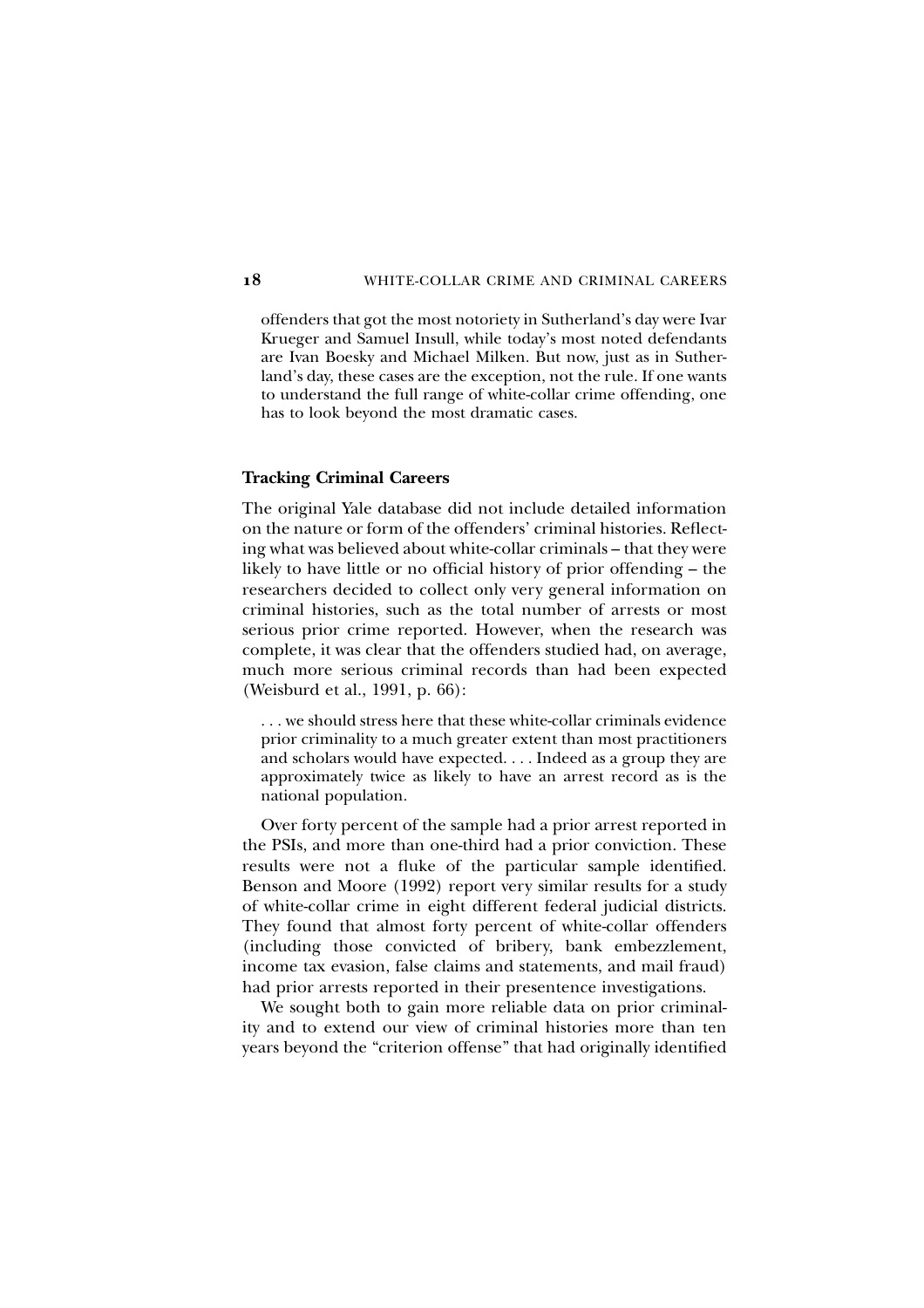sample members.<sup>10</sup> The first critical decision in developing such information was the choice of a measure of criminality. We decided at the outset that it was impractical to collect self-report measures, though these had the potential to add significantly to our understanding of paths to crime for white-collar criminals. It was unlikely that, after such a long period of time, we would be able to track down a very large proportion of the original sample based on information available in the presentence investigations. Moreover, because our interest was in documenting criminal involvement, we felt that many individuals would be unable to accurately recollect the specific timing of criminal activities that had occurred many years in the past. Of course, this assumes that they would be cooperative in providing such information in the first place. $11$ 

Turning to official measures of criminality, we decided to focus on arrests for two main reasons. First, although we cannot determine when actual criminal behavior occurs, the best measure is generally one which comes closest in time to offending (Maltz, 1984). Second, although all measures of criminality include a substantial degree of error, that of a false positive (including some events as crimes that are not instances of offending) is generally considered to be less serious than that of a false negative (excluding some events as crimes because of attrition in criminal justice processing from arrest to conviction) (Maltz, 1984; Blumstein et al., 1986). Arrests are closer in time to the actual criminal events than other official measures of offending. Using arrests as an

- <sup>10</sup> Because the sample includes offenders convicted over a three-year period, the follow-up time for each offender varies. Nonetheless, we have at a minimum a 126-month potential follow-up period (the actual follow-up period may be affected by the defendant's death; see p. 23) for all subjects in the study. With the exception of "time to failure" analyses in Chapters 5 and 6, we use a fixed follow-up period of 126 months in our analyses.
- <sup>11</sup> Our reliance on official histories, rather than on self-reported activities, means that we also lack information on the offenders' personal histories over time including, for example, such items as changes in marital status following completion of the PSI.